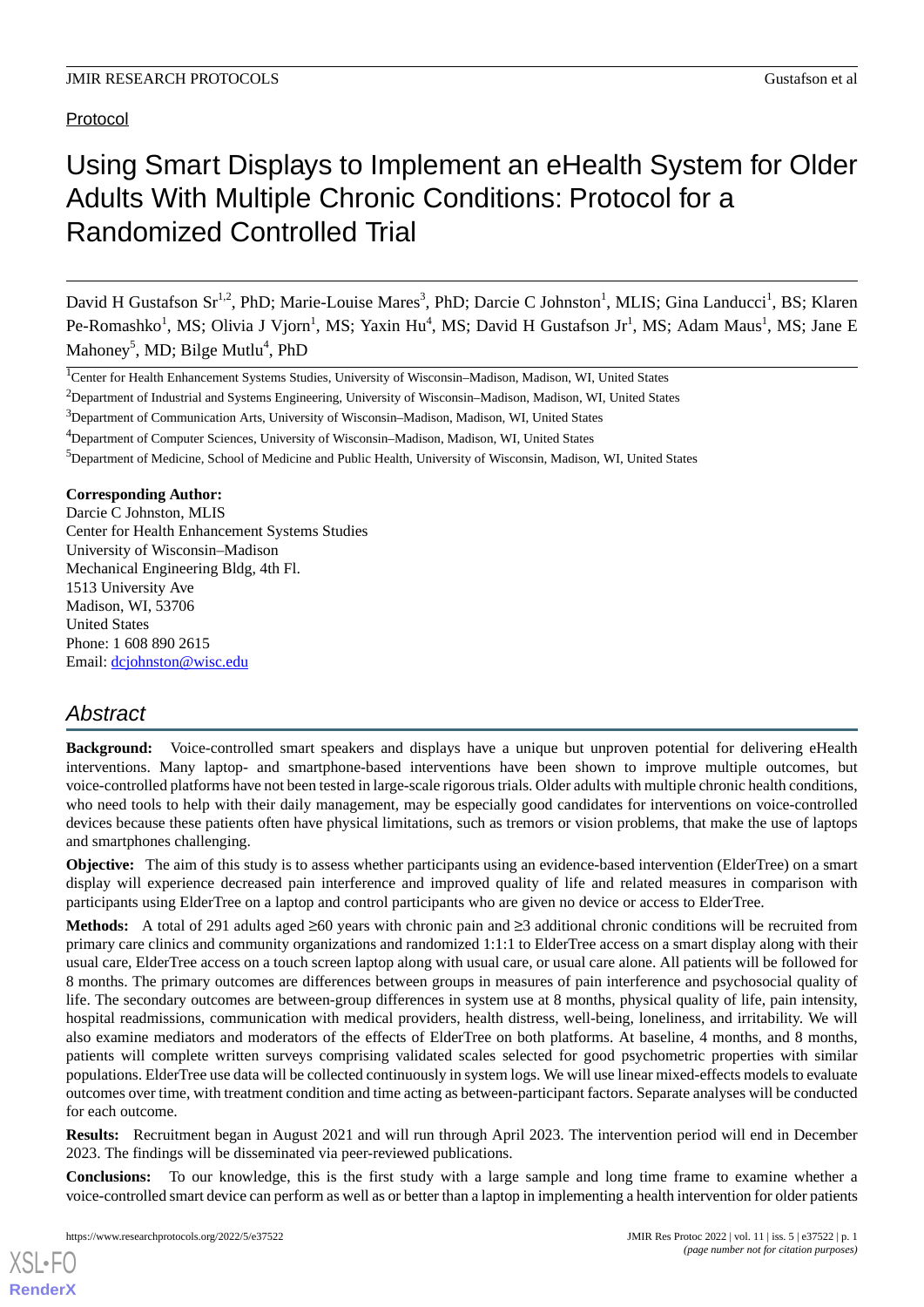with multiple chronic health conditions. As patients with multiple conditions are such a large cohort, the implications for cost as well as patient well-being are significant. Making the best use of current and developing technologies is a critical part of this effort.

**Trial Registration:** ClinicalTrials.gov NCT04798196; https://clinicaltrials.gov/ct2/show/NCT04798196

**International Registered Report Identifier (IRRID):** PRR1-10.2196/37522

(JMIR Res Protoc 2022;11(5):e37522) doi: [10.2196/37522](http://dx.doi.org/10.2196/37522)

#### **KEYWORDS**

eHealth; aged; geriatrics; multiple chronic conditions; chronic pain; smart displays; smart speakers; quality of life; primary care; health expenditures; mobile phone

### *Introduction*

#### **Background**

The central question of this project concerns the effectiveness of different media platforms in delivering an eHealth intervention for older adults with multiple chronic conditions (MCCs), including pain. Thus far, eHealth interventions for chronic conditions have generally been delivered through computer websites or smartphone apps. It is unknown whether such interventions could be even more effective for older adults if delivered on emerging smart speakers and display platforms.

Smart speakers, such as Amazon Echo, are voice-controlled devices connected to the internet. Users talk to the device and listen to the results rather than typing and reading. Smart displays, such as Google Nest Hub, offer the same voice interactivity but add a screen to allow for viewing of videos, visual navigation of menu options, and touch selection of options. Both smart speakers and smart displays are increasingly designed to move beyond simple voice commands and responses to offer more conversational interactions via chatbots.

Various authors have speculated about the potential of these devices to transform self-management and treatment of chronic diseases such as diabetes [[1](#page-11-0)-[3\]](#page-11-1). For older adults with ongoing pain, limited mobility, limited vision, or hand tremors, interacting via voice may enhance accessibility. In theory, users could ask questions and have answers immediately spoken back to them. They could hear and respond to messages, request audio services such as guided meditation, record health data, and more just by talking or simple taps on the screen. At the same time, the chatbot interactivity could potentially enhance feelings of relationship and support offered by the device and by the specific eHealth intervention on the device. When asked to predict the near future of voice-activated devices in health care, a Delphi panel of 35 physicians, academics, and information technology specialists predicted that such devices would show notable gains in acceptance and use, particularly among older patients, because of their simplicity of use [[4\]](#page-11-2).

Indeed, media reports indicate increasing use of speakers among older adults and people with vision loss, tremors, lack of mobility, and dementia [[5-](#page-11-3)[9](#page-11-4)]. Thus far, a handful of studies, primarily conducted with samples of ≤20, suggest that older adults given smart devices generally report liking them, using them mostly for music and simple information requests such as the weather  $[10-15]$  $[10-15]$  $[10-15]$ . In a study of 12 older adults given a smart display for 16 weeks, the participants reported finding the device

easier to use than a computer [[12\]](#page-11-6). However, they also reported forgetting how to wake up the device, control the volume, or turn it off when it was activated unexpectedly, and device log data showed that one-third of attempted interactions were unsuccessful because the device did not understand the request. However, over time, users showed an increasing ability to rephrase unsuccessful requests, and transcriptions of interactions suggested companionable exchanges between the user and the device.

Thus far, only a couple of pilot studies have focused on health-related uses of smart speakers. In one, 58 patients with chronic conditions were given an Amazon Alexa device for 2 months, and a number of them reported using it to remind them to take their medications and to record when they had done so [[16\]](#page-12-1). In a very similar study, 44 adults aged 50 to 90 years with chronic conditions were given Amazon's Echo Show for 2 months [\[17](#page-12-2)]. They too reported using the device for medication and appointment reminders, with additional anecdotes of using it to find recipes tailored to dietary requirements, medication information, exercise videos, guided meditation, or soothing sounds to help with falling asleep. An unspecified subset of users felt that their health and quality of life had improved over the 2 months as a result of the device. Neither study involved a comparison group, reported on actual log data rather than self-reports of use, or systematically assessed health outcomes.

Given these promising small-scale findings, rigorous research seems warranted to examine whether smart displays can facilitate the self-management of chronic conditions. Chronic conditions are prevalent among older adults. Approximately two-thirds of Medicare beneficiaries have ≥3 ongoing conditions such as diabetes or arthritis, and nearly one-fourth have  $\geq 5$ [[18,](#page-12-3)[19\]](#page-12-4). The complexity of patients' comorbidities makes them challenging to serve well in primary care, where time pressures and patient loads necessitate a focus on medication and laboratory results rather than well-being and skills for self-management, treatment adherence, and health tracking [\[20](#page-12-5)]. Patients with MCCs are also the most expensive, accounting for 90% of Medicare spending [\[18](#page-12-3)]. Most important for the individual patient, having multiple conditions is associated with reductions in physical and psychosocial quality of life [\[21](#page-12-6)[-23](#page-12-7)] and increased risk of chronic pain [[24\]](#page-12-8).

Chronic pain, generally defined as pain lasting  $\geq$ 3 months, is reciprocally intertwined with a number of variables [\[25](#page-12-9)] such as anxiety and depression  $[26,27]$  $[26,27]$  $[26,27]$ , sleep  $[28]$  $[28]$ , and daily functioning [[29\]](#page-12-13). Chronic pain also intersects with issues of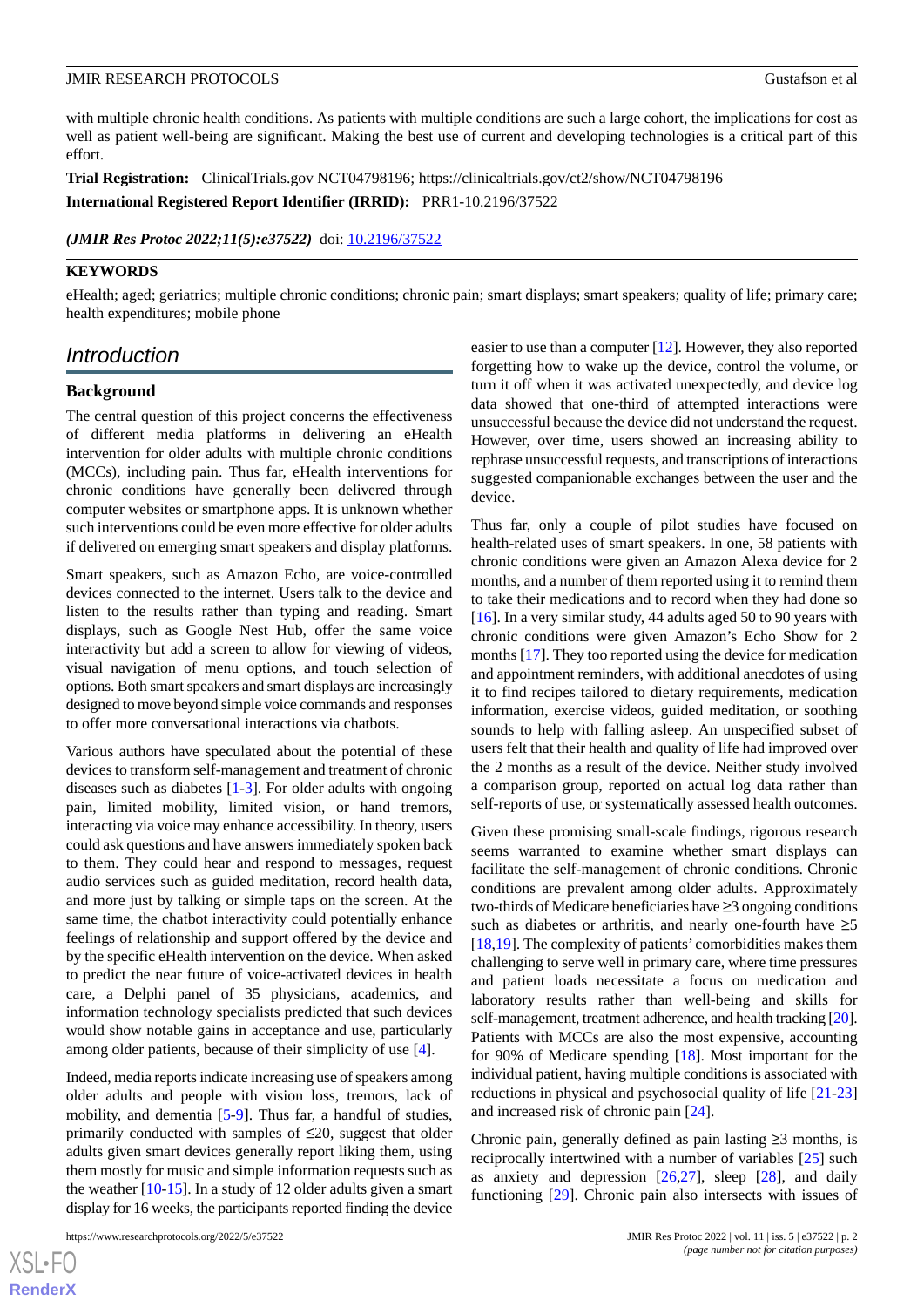social justice; a recent review noted that those with lower socioeconomic status are more likely to report chronic pain, more severe pain, and more pain-related disability [[24\]](#page-12-8). Various meta-analyses have indicated ongoing racial disparities, such that African Americans and other patients of color tend to be undertreated for pain [\[30](#page-12-14),[31\]](#page-12-15). Increased self-management of chronic pain is a national objective established by the US Department of Health and Human Services in *Healthy People 2030* for the next decade [[32\]](#page-12-16), and there is evidence that internet-based interventions can improve pain-related outcomes [[33](#page-12-17)[-35](#page-12-18)]. However, no research thus far has examined self-management interventions for chronic pain within the context of MCCs. Furthermore, there is no research on the relative effectiveness of different platforms for delivering such an intervention for this complex patient population.

#### **Need for a Trial**

Large-scale, long-term trials of the effectiveness of delivery platforms may help advance the objective outlined in *Healthy People 2030*. This paper reports on the study design and methods of a randomized controlled trial of the effectiveness of an evidence-based eHealth intervention for older adults with MCCs, including pain, when delivered on a smart display versus a laptop platform.

The system, ElderTree, was developed by our Agency for Healthcare Research and Quality Center of Excellence in Active Aging to improve quality of life and socioemotional outcomes among older adults and was first tested in a randomized controlled trial involving 390 older adults who were followed for 12 months. In that intention-to-treat trial, patients in the ElderTree group who had had  $\geq$ 3 primary care visits in the 6 months before baseline showed significantly better results on measures of mental quality of life, social support, and depression compared with control patients who had received a laptop but no ElderTree access [\[36](#page-12-19)].

Given that primary care use is relatively high among patients with MCCs, the results suggest that ElderTree may most benefit such patients and may be most effective if integrated into primary care. A subsequent randomized controlled trial, funded by the National Heart, Lung and Blood Institute, is currently testing ElderTree among patients with MCCs, with an added report to primary care clinicians documenting changes in health status. That ongoing trial is testing whether patients assigned to a laptop-based ElderTree versus an attention control will have better quality of life, fewer symptoms, and better condition-specific laboratory scores [\[37](#page-13-0)].

The trial described in this protocol is designed to test whether the delivery platform of the intervention affects its effectiveness. Specifically, the study aims to assess whether participants using ElderTree on a smart display will experience decreased pain interference and improved quality of life and related measures in comparison with participants using ElderTree on a laptop and control participants given no device or access to ElderTree.

## *Methods*

### **Trial Design**

The trial has a randomized controlled design with 3 groups with 1:1:1 allocation. Participants will be randomized to receive (1) a smart display plus internet access plus ElderTree along with their usual care, (2) a touch screen laptop plus internet access plus ElderTree along with their usual care, or (3) usual care alone. All participants will be followed for 8 months.

### **Sample Size and Study Setting**

A total of 291 older adults will be recruited from the University of Wisconsin–Madison Department of Family Medicine and General Internal Medicine system (UW Health), Access Community Health Centers, and community organizations in the Madison and Beloit, Wisconsin, areas.

### **Intervention Groups**

#### *Control*

Participants in the control arm will continue with their usual care and receive no device or intervention from the study.

### *ElderTree on a Smart Display Platform*

In addition to continuing with their usual care, participants in the ElderTree on a smart display platform (ET-SD) arm will receive access to ElderTree for 8 months plus a Google Nest Hub Max smart device and internet access. The device consists of a voice-activated smart speaker and a 10-inch visual display that is optionally touch-activated.

### *ElderTree on a Laptop Platform*

In addition to continuing their usual care, participants in the ElderTree on a laptop platform (ET-LT) arm will receive access to ElderTree for 8 months plus a touch screen laptop computer and internet access.

### **Eligibility Criteria**

Eligible participants will (1) be aged  $\geq 60$  years and (2) have chronic pain as indicated by having received a chronic pain diagnosis or reporting pain on some or most days that has lasted for ≥12 weeks (duration); reporting pain in the last 3 months on some, most, or all days (frequency); and reporting a pain intensity of  $\geq$ 3 on a scale of 0 (no pain) to 10 (worst imaginable pain) in the last 7 days. They will also (3) have at least 3 of the most prevalent chronic conditions among older adults as reported by the Centers for Medicare and Medicaid Services [[18\]](#page-12-3): chronic obstructive pulmonary disease, asthma, diabetes, hyperlipidemia, hypertension, ischemic heart disease, atrial fibrillation, heart failure, stroke, cancer, chronic kidney disease, depression, osteoporosis, and arthritis; we have modified the list by adding obesity (BMI≥30) and dizziness, falls, and loss of vestibular function. In addition, patients (4) will allow reports to their primary care provider about their health tracking and (5) should have no plans to leave during the study period. Patients are not eligible if they require an interpreter or if they have a medical diagnosis of Alzheimer disease, dementia, schizophrenia or other psychotic disorder, autism spectrum disorder, known terminal illness with <6 months to live, or an acute medical problem requiring immediate hospitalization**.**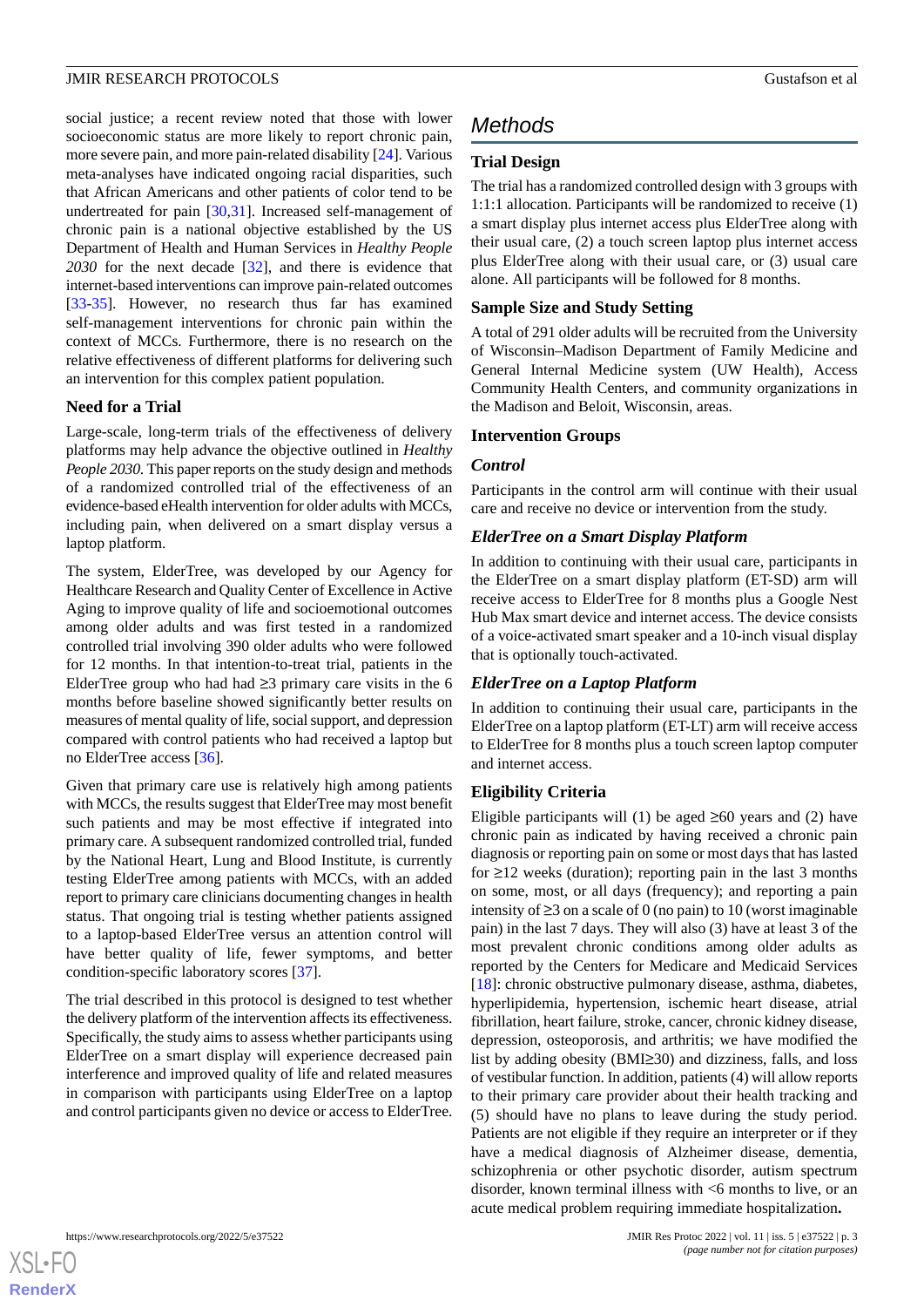#### **Recruitment**

For UW Health recruitment, the university's Clinical and Health Informatics Institute will use clinic records to identify patients meeting the aforementioned eligibility criteria and send their name, address, birthdate, age, UW Health clinic location, and primary care physician to the university's Office of Clinical Trials via REDCap (Research Electronic Data Capture; Vanderbilt University). Potential participants will receive an opt-in letter describing the study and consent form from the Office of Clinical Trials plus a stamped return letter inviting contact from the study team.

We will supplement recruitment at UW Health with community efforts to increase the racial diversity of our patient population. The selection of and engagement with community organizations will be led by a senior advisor on our team with extensive experience in local health campaigns and deep roots in the local African American health care and patient communities. Through collaborations with the African American Health Network, Rebalanced-Life Wellness Association, African American Opioid Coalition, and the Community-Academic Aging Research Network, we will reach out to Black churches, community centers, fraternity and sorority health service programs, and other organizations as selected by our advisor in the Madison and Beloit areas of Wisconsin. We will distribute a recruitment flyer and consent form with a return card or opt-in and conduct video chat and in-person community sessions when possible to introduce the study and invite participation.

Through Access Community Health Centers, we expect to reach a larger number of African Americans and other participants of color as well as expand our reach to underserved patients. We will work directly with Access Centers staff to disseminate the recruitment flyer, consent form, and return card or opt-in to potential patients.

Regardless of the recruitment method, when a return card or opt-in is received, study staff will call and assess eligibility; provide a study overview that includes potential benefits and risks, study procedures, and compensation; thoroughly walk through informed consent; and address questions. The baseline survey will be mailed. Patients will be given adequate time to decide whether to participate and, in some cases, a follow-up phone call will be scheduled after the patient has had time to review the survey and consent form.

Once a patient verbally confirms that they want to participate, a home visit will be scheduled to collect the baseline survey, randomize, set up the equipment, and train. All study staff who conduct home visits will be fully vaccinated against COVID-19, wear face masks, and socially distance as much as possible while in the patient's home. If no visit is desired, the equipment will be shipped once the study staff receives the completed baseline survey via mail, and technology setup and training will be conducted by phone. The baseline survey should take 20 to 30 minutes. The measures will be the same in all 3 arms to avoid differential dropout. We will document those who choose not to participate and why following the CONSORT (Consolidated Standards of Reporting Trials) guidelines.

#### **Randomization**

Once informed consent and the baseline survey have been obtained from patients, the project manager will use a computer-generated allocation sequence to randomize on a 1:1:1 ratio to the ET-SD, ET-LT, or control group stratified by sex (male or female), site (UW Health, Access Centers, or the community), and number of chronic conditions ( $\leq 5$  or  $\geq 6$ ). A research staff member will then conduct equipment setup and training for patients based on group assignment, which is provided in a sealed opaque envelope. Obviously, once an assignment is made and a device has been set up, participants cannot be blinded to their condition. To set up participants on their assigned system (ET-SD or ET-LT), the researcher conducting the training cannot be blinded to the condition after assignment. [Figure 1](#page-4-0) shows the flow of participants during the trial.

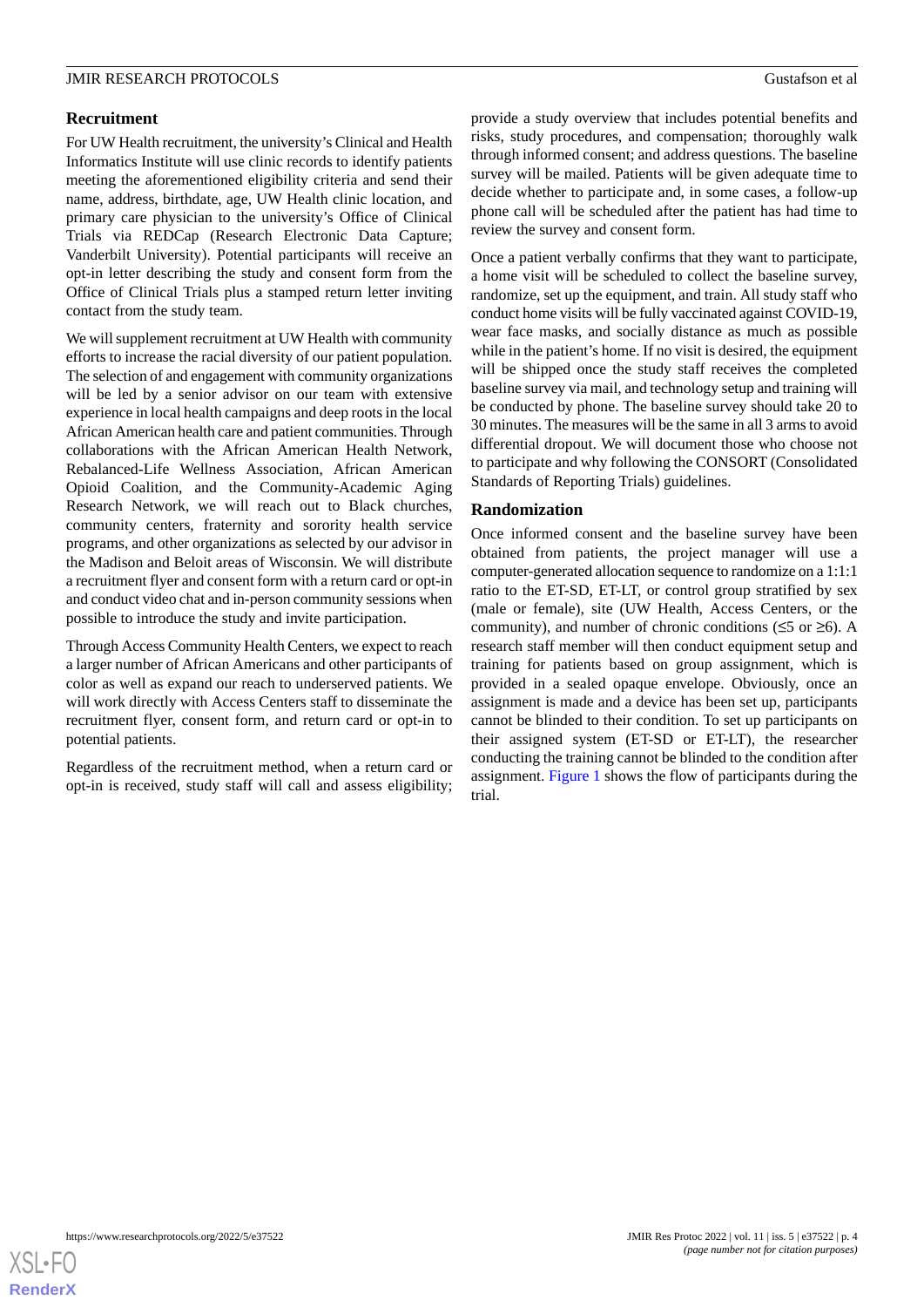<span id="page-4-0"></span>**Figure 1.** CONSORT (Consolidated Standards of Reporting Trials) flow diagram.



### <span id="page-4-1"></span>**Timeline**

[Textbox 1](#page-4-1) shows the timeline by year of the study, with year 1 beginning in August 2020 and year 5 ending in July 2025.

**Textbox 1.** Timeline of project activities.

#### **Timeline and activities** • Year 1, months 1 to 9: pilot-test smart display and complete development, develop content plan for laptop and smart display, prepare and finalize study and data collection materials

- Year 1, months 6 to 9: data quality monitor plan
- Year 1, months 7 to 9: receive institutional review board approvals, train research staff
- Year 1, month 7, to year 4, month 5: create and refresh content
- Year 2, month 1, to year 3, month 9: recruit, pretest, and randomize patients
- Year 2, month 1, to year 4, month 5: collect quantitative and qualitative data
- Year 2, month 9, to year 4, month 12: clean and prepare data
- Year 2, month 9, to year 5, month 12: analyze results
- Year 3, month 12, to year 5, month 12: publish

**[RenderX](http://www.renderx.com/)**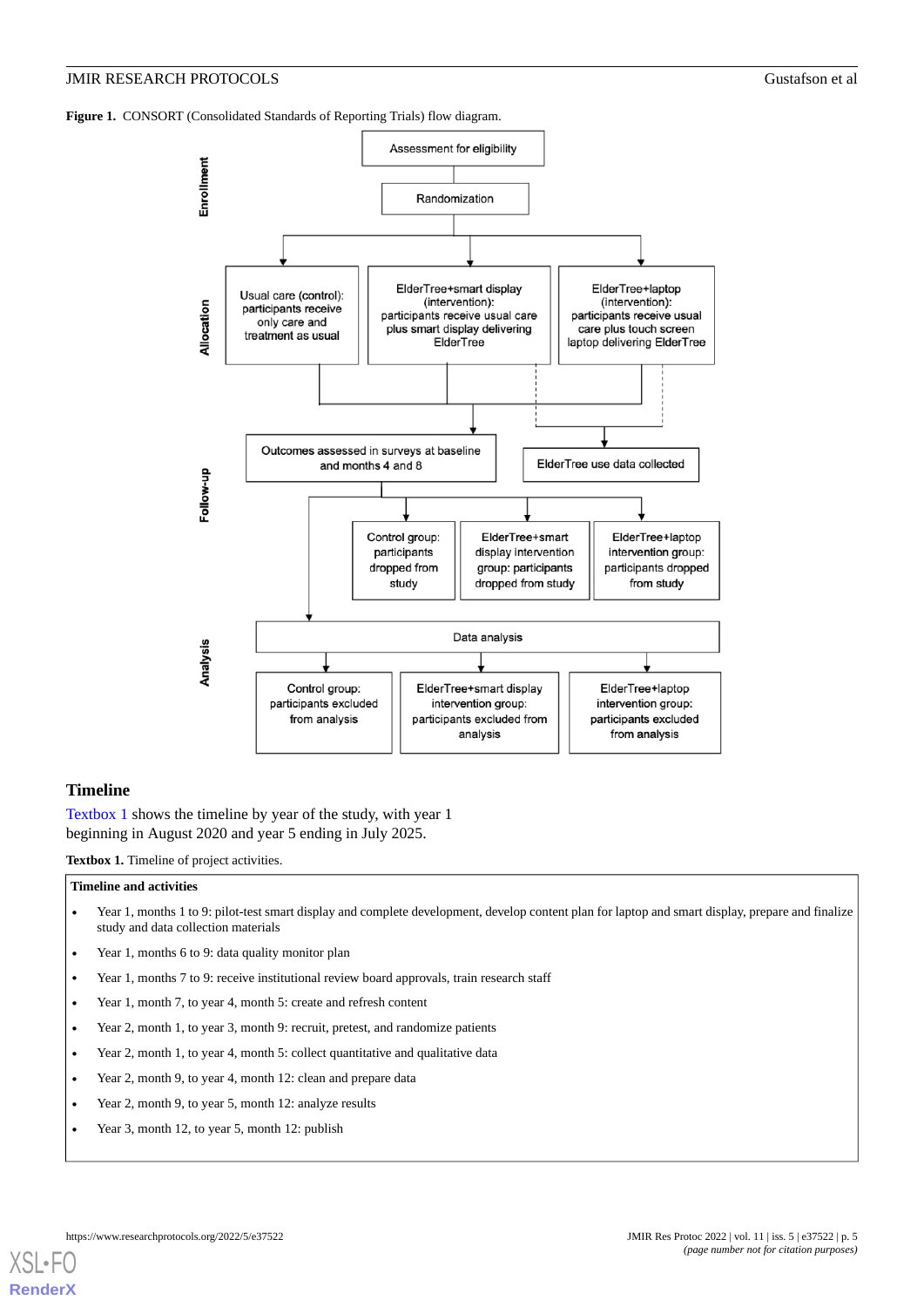#### **Intervention**

### *Background*

For more than 30 years, our center has been developing and testing an evolving suite of eHealth systems collectively known as the Comprehensive Health Enhancement Support System (CHESS). ElderTree is one of these systems. All CHESS systems are built on principles of continuing care and self-management: long duration [[38\]](#page-13-1); assertive outreach [[39\]](#page-13-2); tracking [\[40](#page-13-3)]; prompts [[41\]](#page-13-4); action planning [[42\]](#page-13-5); problem solving and self-tailoring [\[43](#page-13-6)]; peer, family, and clinical support [[44\]](#page-13-7); and care coordination [[45\]](#page-13-8). In randomized trials, CHESS systems have significantly improved asthma control [\[46\]](#page-13-9); quality of life and cost of care in patients with HIV [[47\]](#page-13-10); quality of life and self-efficacy in patients with breast cancer, including older women [[48\]](#page-13-11), compared with control [[49\]](#page-13-12) and internet [\[50](#page-13-13)] groups; risky drinking [\[51](#page-13-14)]; and caregiver burden, symptom distress, and median length of survival in patients with lung cancer [\[52](#page-13-15)].

#### *System Overview*

<span id="page-5-0"></span>ElderTree is designed for older adults and with their input to offer tools, motivation, and social support for helping patients manage chronic pain and other chronic conditions. As reported

in previous and ongoing studies of ElderTree [\[36](#page-12-19)[,37](#page-13-0)], the laptop system is a members-only website free of advertisements with design features based on older users' feedback as well as best practices for older populations, such as larger fonts, fewer options, and uncluttered screens for better comprehension, navigation, and usability [[53\]](#page-13-16). The newly developed ET-SD version adheres to the same principles of effective interventions and system design (eg, uncluttered screens and fewer options) for older adults. Both systems substantially replicate ElderTree as described in our ongoing study comparing ET-LT with an attention control [[37\]](#page-13-0), with modifications and enhancements to focus on chronic pain and align with the technical capabilities of the smart platform.

#### *Theoretical Foundation*

ElderTree and other CHESS systems are consistent with self-determination theory, which asserts that satisfying 3 basic psychological needs contributes to adaptive functioning: competence (feeling effective, not overwhelmed), social relatedness (feeling connected to others, not isolated), and intrinsic motivation (feeling autonomous, not coerced) [\[54](#page-13-17)].

#### *Interface and Features*

The key features of the site and how they align with self-determination theory are described in [Table 1.](#page-5-0)

**Table 1.** Key features and theoretical basis of the ElderTree eHealth intervention.

| Feature or function                       | Description                                                                                                                                                         | Self-determination theory construct                                               |  |
|-------------------------------------------|---------------------------------------------------------------------------------------------------------------------------------------------------------------------|-----------------------------------------------------------------------------------|--|
| Living Well with Chronic<br>Pain course   | Eight 20-minute learning modules with the latest findings on pain<br>and evidence-based coping strategies                                                           | Health-related coping competence; motivation                                      |  |
| Health library and wellness<br>activities | Relaxation, meditation, physical exercise (eg, chair yoga), activity,<br>and informational videos in relevant topic areas                                           | Health-related coping competence; motivation                                      |  |
| Weekly survey and clinician<br>report     | Tracking of self-reported general health measures (eg, sleep, mood,<br>and exercise), graphed over time available for patients and their<br>primary care clinicians | Health-related coping competence; motivation                                      |  |
| Discussion groups (all)                   | Monitored support and chat forums [55,56]                                                                                                                           | Social relatedness and support                                                    |  |
| Chronic pain discussion group             | Participants' shared tips, experiences, and resources for managing<br>chronic pain $[57]$                                                                           | Health-related coping competence; social relat-<br>edness and support; motivation |  |
| Journal                                   | Interactive function with prompts based on positive psychology<br>principles $[58]$                                                                                 | Health-related coping competence; motivation                                      |  |
| Thought of the day                        | Daily motivational and inspirational prompts                                                                                                                        | Motivation                                                                        |  |
| Comment functionality                     | Posting function to promote engagement and relationship building<br>on all information and activity pages                                                           | Social relatedness and support                                                    |  |
| Notifications and reminders               | Custom reminders to take the weekly survey of health indicators;<br>email and system notifications of responses to the user's posts                                 | Health-related coping competence                                                  |  |

#### **Outcomes and Variables**

ET-LT arm, and control patients in pain interference and psychosocial quality of life.

#### *Primary Outcomes*

[Figure 2](#page-6-0) illustrates the study logic. Our primary outcome is the differences between patients in the ET-SD arm, patients in the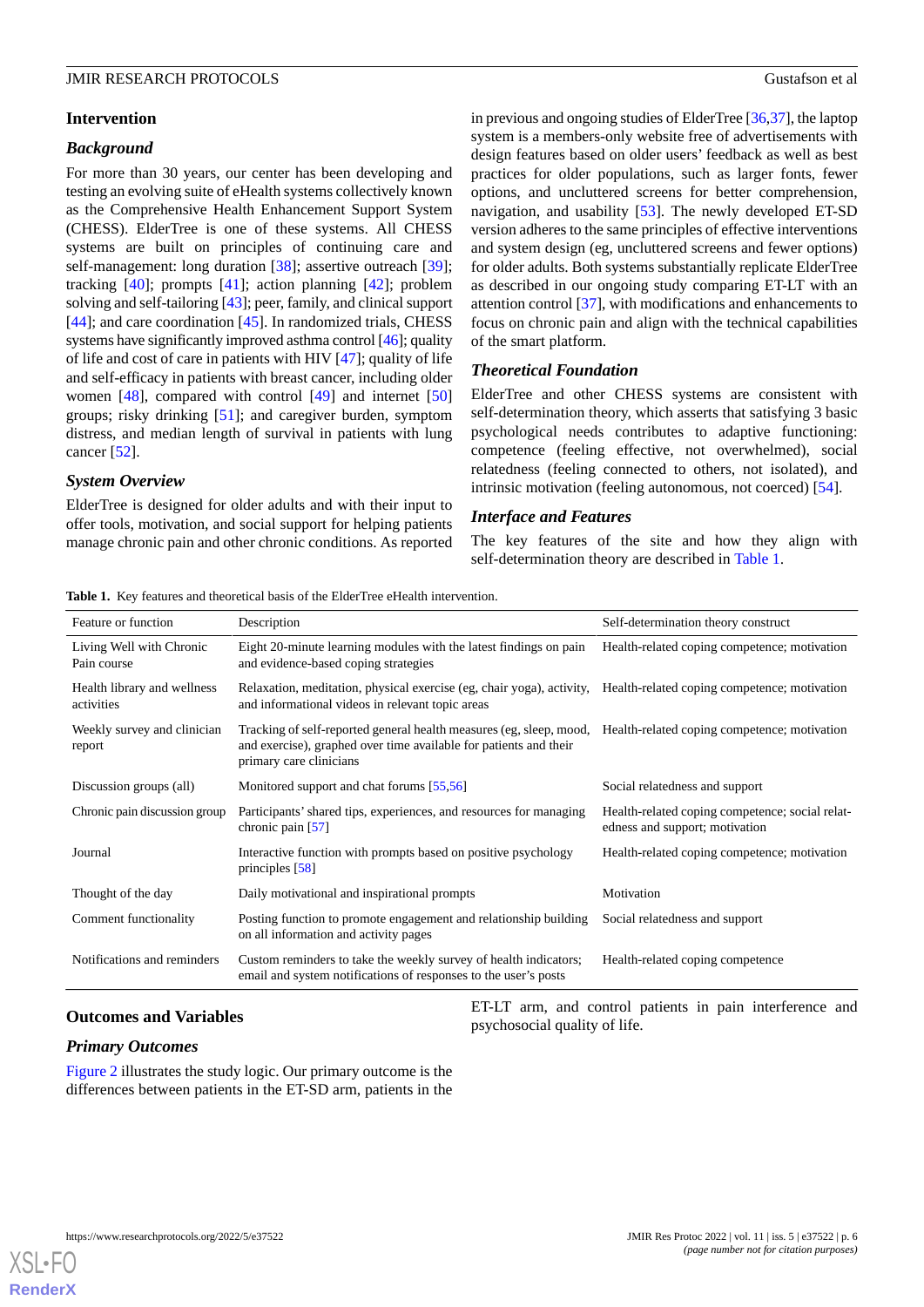<span id="page-6-0"></span>**Figure 2.** Study logic.



#### *Secondary Outcomes*

There are several secondary outcomes. First, we will determine whether ET-SD, relative to ET-LT, increases participants' use of the intervention at 8 months. The original trial of ElderTree found high and sustained engagement relative to reports for other health apps [\[36](#page-12-19)]. Nonetheless, many participants did not use it extensively, a problem shared by all digital apps [\[59](#page-14-1)-[62\]](#page-14-2). Thus, overcoming barriers to sustained, in-depth use is a critical challenge. This study is designed to investigate whether the voice-controlled interface, relative to the laptop, increases adoption and sustains the use of the intervention, thereby improving its effects on quality of life and health outcomes.

Outcomes also include differences between all 3 groups on measures of physical quality of life, well-being, communication with health care providers, pain intensity and duration, 30-day hospital readmission rates, health distress, loneliness, and irritability. In addition, we will compare ET-LT with the control group, given the unique focus on chronic pain in this study.

#### *Exploratory Questions*

We will measure the level of use of each ElderTree feature in both platforms and assess use differences between the 2 ElderTree arms as well as participants' perceptions of the intervention. Differences between the ET-SD, ET-LT, and control groups on alcohol use, smoking, and falls will also be explored.

#### *Mediation*

For the 2 ElderTree arms, we will investigate whether the effects of study arm on changes from baseline to end point in primary

and secondary outcomes are mediated by use of the intervention at the 4-month midpoint. For all study arms, we will also investigate whether feelings of competence, social relatedness, and intrinsic motivation as well as exercise and pain anxiety mediate the effects of the arm on all outcomes.

#### *Moderation*

We will investigate whether the effects of study arm on changes from baseline to end point in primary and secondary outcomes are moderated. That is, analyses will test whether the benefits of smart displays (vs laptops) vary by participant sex (women will show more benefit than men), number of chronic conditions (patients with more conditions will show more benefit), and number of barriers to using technology (those with fewer barriers will show more benefit).

#### *Potential Covariates*

We will consider a number of covariates: age, sex, race and ethnicity, education, living arrangement, life stresses, health service use, and technology use. Of this list, those variables that significantly predict our primary outcomes and improve the overall model's Akaike information criterion will be included in the final analysis.

#### **Measures**

#### *Overview*

[Table 2](#page-7-0) lists all planned variables and their measures. Scales have been selected to have good psychometric properties with similar populations. Patient-reported measures, including modifications to validated scales, are described following the table.

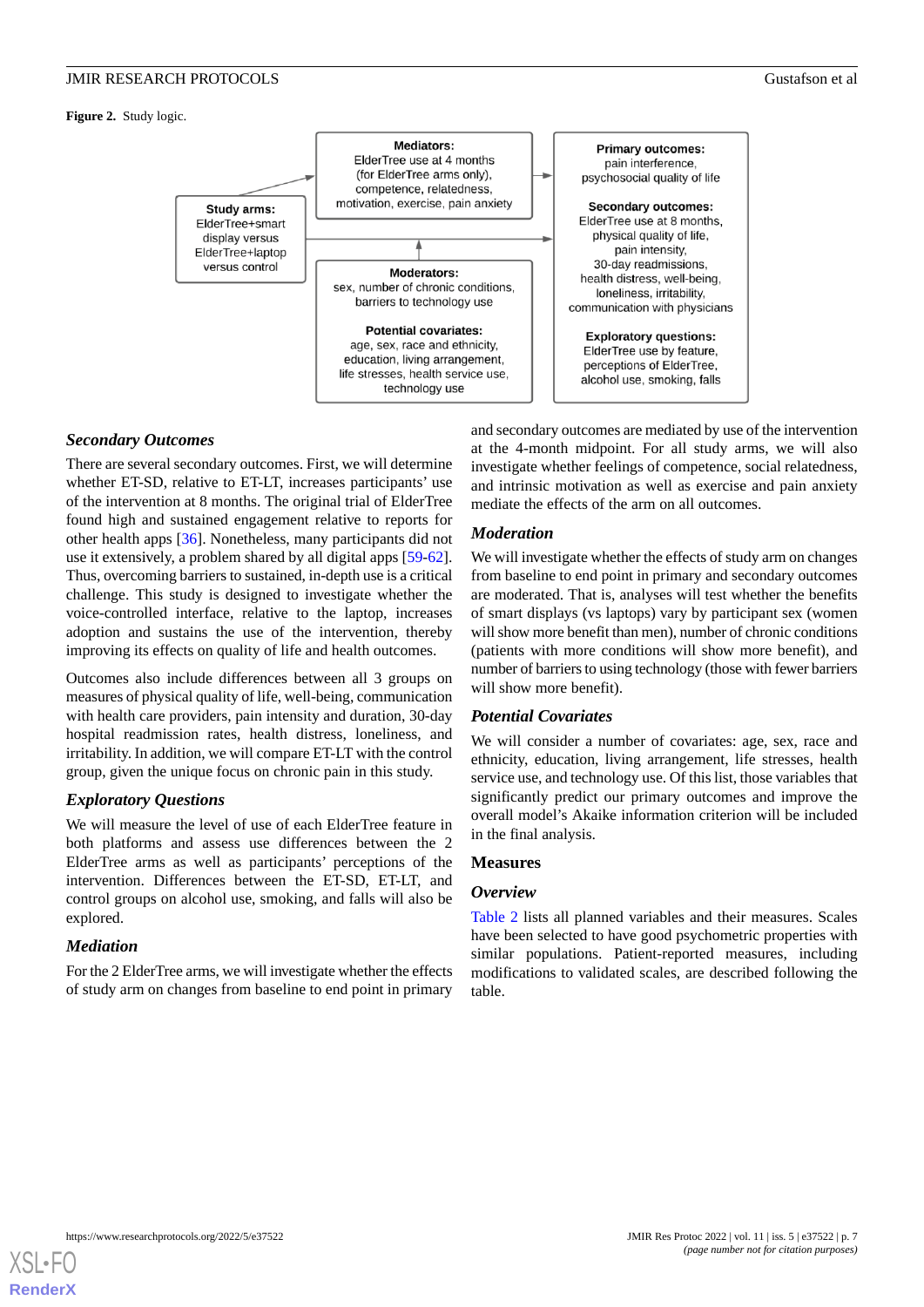<span id="page-7-0"></span>**Table 2.** Measures used to evaluate ElderTree on a smart display platform versus ElderTree on a laptop platform versus control.

|                              | Variable                      | Measure                                                              | Survey questions, N Source |           | Psychometrics                  |
|------------------------------|-------------------------------|----------------------------------------------------------------------|----------------------------|-----------|--------------------------------|
| <b>Primary outcomes</b>      |                               |                                                                      |                            |           |                                |
|                              | Pain interference             | PROMIS-29 <sup>a</sup>                                               | $\overline{4}$             | Patient   | $\alpha$ range $\geq$ .88 [63] |
|                              | Psychosocial quality of life  | PROMIS-29                                                            | 12                         | Patient   | $\alpha$ range $\geq$ .90 [64] |
| <b>Secondary outcomes</b>    |                               |                                                                      |                            |           |                                |
|                              | ElderTree use at 8 months     | Number of log-ons                                                    | $N/A^b$                    | ElderTree | N/A                            |
|                              | Physical quality of life      | PROMIS-29                                                            | 12                         | Patient   | $\alpha$ range $\geq$ .90 [64] |
|                              | Pain intensity                | PROMIS-29                                                            | 3                          | Patient   | $\alpha$ range $\geq$ .90 [64] |
|                              | 30-day readmissions           | Number of admissions                                                 | 1                          | Patient   | N/A                            |
|                              | Health distress               | Lorig Health Distress Scale                                          | 4                          | Patient   | $\alpha = .87$ [65]            |
|                              | Well-being                    | WHO <sup>c</sup> Well-Being Index                                    | 5                          | Patient   | $\alpha = .93$ [66]            |
|                              | Loneliness                    | NIH <sup>d</sup> Toolbox                                             | 5                          | Patient   | $\alpha = .93$ [67]            |
|                              | Irritability                  | <b>Brief Irritability Test</b>                                       | 5                          | Patient   | $\alpha$ range $\geq$ .88 [68] |
|                              | Communication with physicians | Lorig Communication with Physicians                                  | 3                          | Patient   | $\alpha = 0.89$ [65]           |
| <b>Exploratory questions</b> |                               |                                                                      |                            |           |                                |
|                              | ElderTree feature use         | Number of page views per feature                                     | N/A                        | ElderTree | N/A                            |
|                              | ElderTree perceptions         | Created for study; Lund                                              | 12                         | Patient   | $\alpha = 91$ [69,70]          |
|                              | Alcohol use                   | Alcohol Use Disorders Identification Test                            | 3                          | Patient   | $\alpha = .69-.91$ [71]        |
|                              | Smoking                       | Number of cigarettes per day                                         | 1                          | Patient   | N/A                            |
|                              | Falls                         | Number of falls in last 6 months                                     | 2                          | Patient   | N/A                            |
| <b>Mediator candidates</b>   |                               |                                                                      |                            |           |                                |
|                              | ElderTree use at 4 months     | Number of page views                                                 | N/A                        | ElderTree | N/A                            |
|                              | Competence                    | Self-Efficacy for Managing Chronic Disease                           | 6                          | Patient   | $\alpha = .91$ [72]            |
|                              | Relatedness                   | McTavish Bonding Scale                                               | 5                          | Patient   | $\alpha = .85$ [50]            |
|                              | Motivation                    | <b>Treatment Self-Regulation Questionnaire</b>                       | 4                          | Patient   | $\alpha = 0.85$ [73]           |
|                              | Exercise                      | Created for study                                                    | 4                          | Patient   | N/A                            |
|                              | Pain anxiety                  | Pain Catastrophizing Scale                                           | 13                         | Patient   | $\alpha = 87$ [74]             |
| <b>Moderator candidates</b>  |                               |                                                                      |                            |           |                                |
|                              | Sex                           | Sex                                                                  | 1                          | Patient   | N/A                            |
|                              | Chronic conditions            | Total number of conditions                                           | 16                         | Patient   | N/A                            |
|                              | Barriers to technology use    | Created for study                                                    | 2                          | Patient   | N/A                            |
| <b>Potential covariates</b>  |                               |                                                                      |                            |           |                                |
|                              | Demographics                  | Age, sex, race and ethnicity, education, and living 6<br>arrangement |                            | Patient   | N/A                            |
|                              | Other                         | Life stresses, health service use, and technology<br>use             | 3                          | Patient   | N/A                            |

<sup>a</sup>PROMIS-29: Patient-Reported Outcomes Measurement Information System-29.

<sup>b</sup>N/A: not applicable.

[XSL](http://www.w3.org/Style/XSL)•FO **[RenderX](http://www.renderx.com/)**

<sup>c</sup>WHO: World Health Organization.

<sup>d</sup>NIH: National Institutes of Health.

#### *Primary and Secondary Outcomes*

Pain interference will be assessed using 4 items from the Patient-Reported Outcomes Measurement Information System

https://www.researchprotocols.org/2022/5/e37522  $\mu$  .8 JMIR Res Protoc 2022 | vol. 11 | iss. 5 | e37522 | p. 8

(PROMIS-29) global health measure (version 2.1) [\[63](#page-14-3),[64](#page-14-4)] asking how much the patients' pain has interfered with day-to-day activities, work around the home, ability to participate in social activities, and household chores. Psychosocial quality of life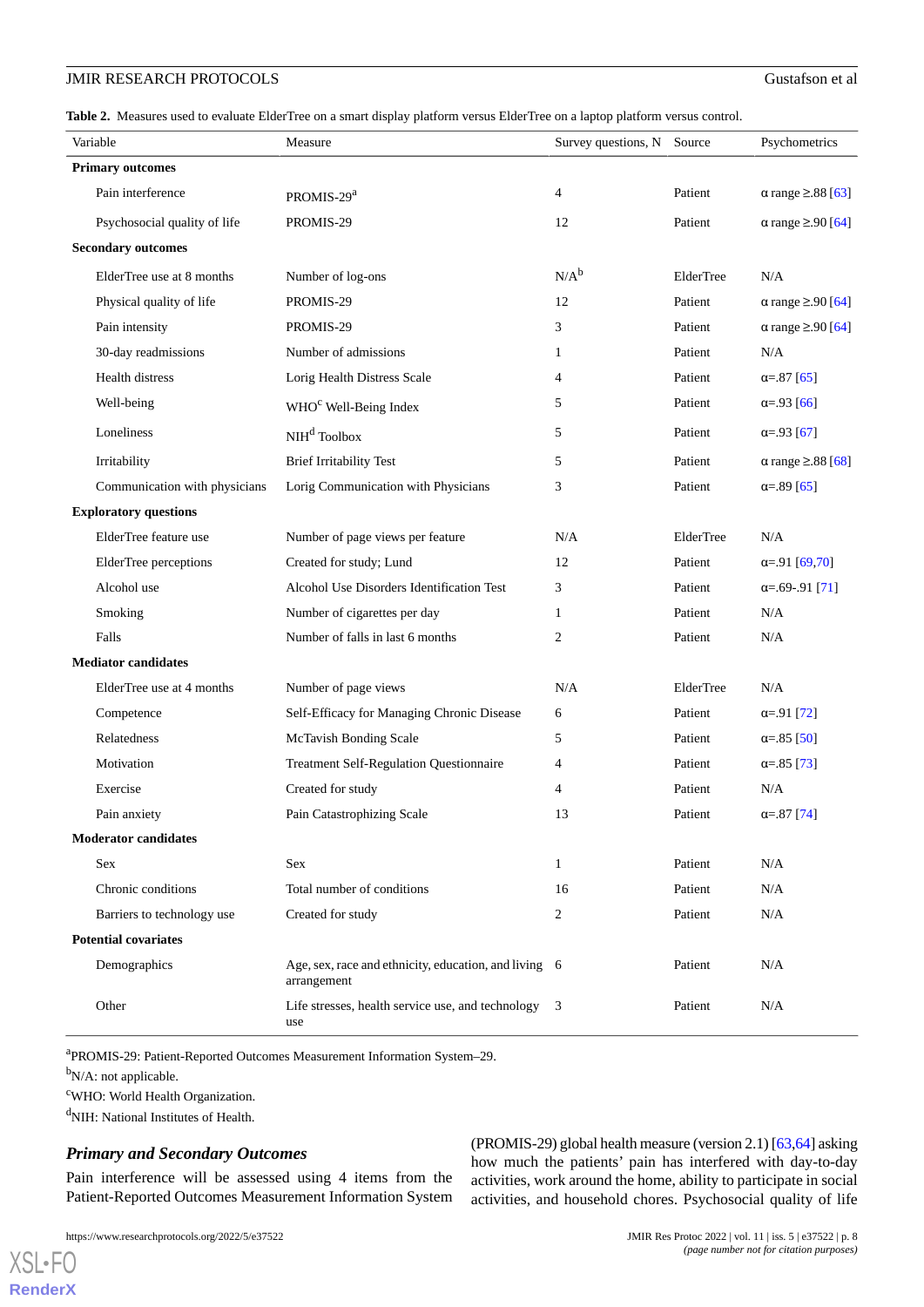will be assessed using 12 PROMIS-29 items asking about anxiety, depression, and the ability to participate in various roles and activities.

ElderTree use at 8 months will be measured by the number of log-ons to the system. Physical quality of life will be assessed using PROMIS-29 items asking patients to rate physical functions such as ability to do chores and use stairs, fatigue, and sleep quality over the last 7 days. Pain intensity will be measured using a PROMIS-29 item on average intensity of pain in the last week and an item from Lorig on intensity of pain at its worst over the last 7 days. An additional item from Lorig will ask about the duration of pain over the last 7 days [[65\]](#page-14-5). Participants will report 30-day hospital readmissions for or as a consequence of the same problem within the last 4 months. Health distress (discouragement, fear, worry, and frustration regarding health and health problems) will be measured using the Lorig Health Distress Scale [[75\]](#page-14-15). Well-being in the last 7 days will be measured using 5 items from the World Health Organization Well-Being Index [\[66](#page-14-6)]; loneliness will be measured using 5 items from the National Institutes of Health Toolbox Social Relationship Scale, Loneliness subscale [[76\]](#page-14-16); and irritability in the last 7 days will be measured using the 5-item Brief Irritability Test [[68\]](#page-14-8). Finally, communication with health care providers will be assessed using the Lorig Communication with Physicians measure [\[75](#page-14-15)].

#### *Exploratory Questions*

ElderTree use data, including features used and duration of use, will be collected automatically. At baseline, 4 months, and 8 months, patients will report on alcohol use in the last 4 months with 3 consumption items from the Alcohol Use Disorders Identification Test [\[71](#page-14-11)] and on smoking with average number of cigarettes per day. At baseline and 8 months, falls will be assessed with 2 items asking how often the participant has fallen in the last 6 months and how many falls required medical attention. A fall is defined in the survey as "the body going to the ground without being pushed." Finally, for the purposes of future development, participants in the 2 ElderTree groups and clinicians will be asked about their perceptions of the system.

#### *Mediation*

ElderTree use at 4 months will be measured as the number of page views per service. Feelings of competence will be assessed using the 6-item Self-Efficacy for Managing Chronic Disease scale, which asks about patients' confidence in, for example, keeping "fatigue caused by your conditions from interfering with the things you want to do." The time frame and ranking scale of the questions will be modified to align with our other ranked measures and the timing of the patient surveys [\[72](#page-14-12),[77\]](#page-14-17). Relatedness will be assessed with the 5-item McTavish Bonding Scale, in which patients indicate the frequency of particular types of support such as "someone you can count on to listen to you when you need to talk" [\[78](#page-14-18)]. Motivation will be assessed using 2 items from the autonomous subscale and 2 items from the external regulation subscale of the Treatment Self-Regulation Questionnaire (eg, "I tried to manage my health conditions because I feel pressure from others to do so") [[79\]](#page-14-19). Participants will respond to 4 items asking about the amount of aerobic, stretching and flexibility, strength, and balance exercises

 $XS$  • FC **[RenderX](http://www.renderx.com/)** performed per week. For pain anxiety, patients will rank 13 items from the Pain Catastrophizing Scale [[74\]](#page-14-14).

#### *Moderation*

The patients will indicate their sex. For barriers to technology use, they will indicate the degree of difficulty they have with computers, tablets, and smart speakers as a result of poor vision, poor hearing, problems vocalizing, lack of knowledge, memory problems, and a custom *other*. The total number of chronic conditions will be determined by the participants responding *yes* or *no* to a list of common conditions [[18\]](#page-12-3) during eligibility screening and on the 4- and 8-month surveys. Each time point's count will be used as the moderator for the effect of study arm at that time point.

#### *Potential Covariates*

Participants will report their age, sex, race and ethnicity, education level, and living arrangement at baseline. At baseline, 4 months, and 8 months, they will complete checklists of life stresses in the last 4 months, health services used in the last 4 months, and technology use in the last 4 months.

#### **Data Analysis**

Our primary outcome used to power the study is reduction in pain interference. On the basis of PROMIS validation studies with chronic pain samples, a difference of ≥3 points between study arms was considered to indicate a clinically meaningful difference [\[80](#page-14-20)]. The PROMIS website also provides the mean and SD of the *T*-score metric (mean 50, SD 10). We powered the analysis to be able to detect a 3-point difference (an effect size of *d*=0.30) between the control and ET-LT groups, and then the same magnitude of effect between the ET-LT and ET-SD groups (an effect size of *d*=0.60 for control vs ET-SD). Across 10,000 linear mixed model simulations, a postattrition N=255, we would have power of >80% to detect the study arm  $\times$  time interaction. In a previous ElderTree trial, 353 (90.5%) of 390 participants completed the 6-month survey, and 310  $(79.5\%)$  of 390 completed the 12-month survey  $[36]$  $[36]$ . In the completed surveys, data were missing for approximately 2% of the core items. We expect similar rates in this study, or approximately 87% survey completion at 8 months. Thus, we increased the total sample size after attrition to 291 to increase the likelihood of detecting effects on the outcomes with 2 moderators: sex and number of chronic conditions.

#### **Data Collection Methods**

#### *Patient Surveys*

The following patient-reported measures will be gathered via participant surveys at baseline, 4 months, and 8 months: psychosocial quality of life, physical quality of life, pain, 30-day hospital readmissions, health distress, well-being, loneliness, irritability, communication with physicians, alcohol use, smoking, falls, barriers to technology use, life stresses, health service use, technology use, competence, relatedness, motivation, exercise, and pain anxiety. At 4 and 8 months, participants will respond to the same checklist of common chronic conditions, including pain, that they answered at eligibility screening. Demographics will be gathered only at baseline. The baseline, 4-month, and 8-month surveys containing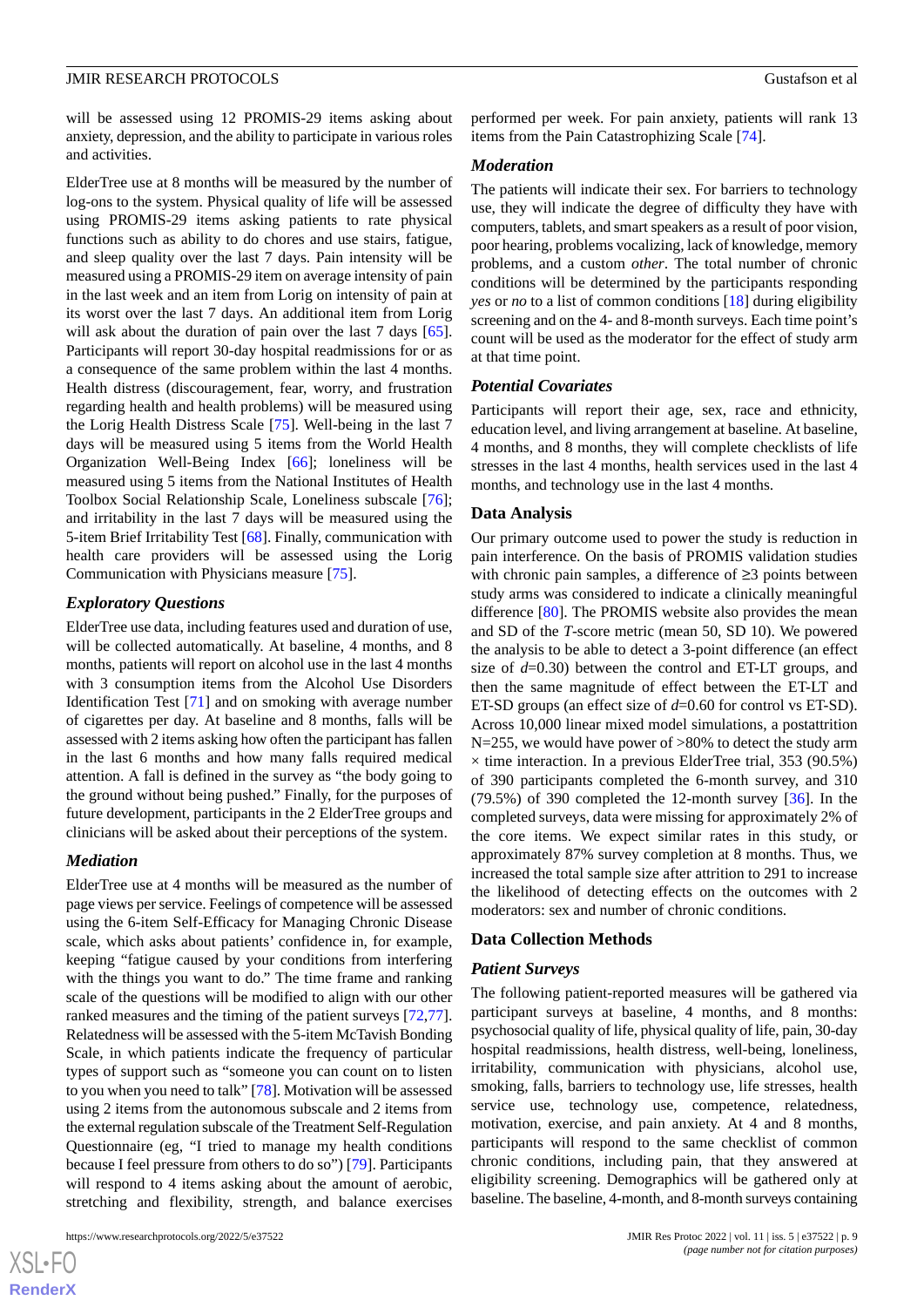all questions posed to participants are provided in [Multimedia](#page-11-7) [Appendix 1.](#page-11-7)

Surveys will be mailed to patients in all groups with a self-addressed stamped envelope and will take 20 to 30 minutes to complete. Patients will be phoned if they do not respond after 2 weeks. Patients can contact the study staff for more details if questions arise. Contact with patients can be requested by the staff if data integrity or compliance issues are detected in the ongoing data review. Survey data will be entered into REDCap. Participants in the 2 ElderTree arms will be paid US \$10 to complete each of the 3 surveys (US \$30 in total), and those in the control group will be paid US \$30 to complete each of the 3 surveys (US \$90 in total).

#### *ElderTree System Data*

Data from the ElderTree weekly survey will be used to assess medication adherence; falls; thinking and memory; mood; healthy meals, snacks, and drinks; physical activity; quality time with others; sleep; pain; and balance. For the ElderTree system use outcomes, keystrokes for ET-LT, voice commands for ET-SD, and time on the system will be collected continuously. Data on ElderTree use in both arms will be collected in time-stamped log files. The primary measure of use will be log-ons per week. Additional use measures will be number of ElderTree features used, pages viewed, messages posted, and weekly surveys completed.

#### *Qualitative Interviews*

Interviews will be conducted using prepared scripts by people unaffiliated with the study, trained and monitored by one of the co–principal investigators (MLM). Data will be gathered from 32 patients, 16 (50%) in each of the 2 ElderTree arms, balanced by clinic versus community recruitment site and by number of chronic conditions ( $\leq 5$  vs  $\geq 6$ ). Half of each group will be interviewed at 4 months, and the other half will be interviewed at 8 months. This balances the need for insight into patient experience with the need to avoid confounding interview effects with ElderTree effects. They will be asked about insights critical to the ultimate dissemination of interventions such as ElderTree: barriers to use, technical issues that arose, whether and how ElderTree fit into their day, what could be done to make ElderTree better, reactions to the device, and whether and how ElderTree came up in appointments with their physician.

Interviews are expected to last 30 to 60 minutes and are based on a standard set of questions, although clarification questions may vary. Potential participants will be contacted by ElderTree system messaging or by phone. All interviews will be transcribed for more detailed coding, including quantitative tagging of key concepts.

Clinicians will encounter ElderTree only through the clinician report. We will record and analyze clinicians' comments and questions during meetings where we introduce the study and the clinician report to the clinics, and we will ask about anticipated barriers and benefits. We will document the protocols that clinics use to receive and disseminate the report to clinicians. We will interview 5 clinicians at the end of data collection about their experiences with and perceptions of the report. Interviews are expected to last 10 to 20 minutes and are

 $XS$  $\cdot$ FC **[RenderX](http://www.renderx.com/)** based on a standard set of questions, although clarification questions may vary.

#### **Retention**

We will promote retention by providing ready access to support for patients' use of the technologies and by actively following up with patients to encourage them to return surveys. If a survey is not returned within 2 weeks, a research team member will call to check that the survey was received and encourage the patient to complete and return it in the addressed stamped envelope. The date and time of the phone call will be recorded in REDCap along with whether the researcher talked to the participant directly or left a message and any information gathered during the phone conversation. If we cannot reach the participant, another copy of the survey will be sent with a personal note asking them to complete it or call us on our toll-free number if they have questions or are no longer interested. In our study of older adults with MCCs, for which we have recently completed data collection, survey response rates were 94.7% at 6 months, 93.6% at 12 months, and 92.3% at 18 months [\[37](#page-13-0)].

#### **Data Management**

To mitigate the risk of breaches of patient confidentiality, all participants are assigned a unique code number. All contact information and survey data are housed electronically in REDCap. Survey data are double-entered by 2 different individuals to ensure accuracy. Paper-based files are stored in a locked room in locked file cabinets and can be accessed only by authorized personnel. The database administrator provides access to study data at appropriate levels for various members of the research team. Members of the research team are able to view deidentified individual and clinic-level aggregations of the variables.

#### **Statistical Methods**

#### *Predictor Assumptions*

Successful randomization of participants will be tested based on sex, recruitment site (UW Health, Access Centers, and the community), and number of chronic conditions. If randomization fails for any of these variables, it will be added as a covariate in subsequent analyses. We will test to see if the nesting structure of recruitment site significantly influences our findings. If data cannot be pooled across sites, site will be addressed either by multilevel modeling or by treating recruitment site as a moderator, depending on the analyses being run.

#### *Outcome Assumptions*

Normality, linearity, and homoscedasticity and homogeneity of variance for the outcome data will be assessed using descriptive statistics and graphical representations. Data transformation, linear mixed models, or nonparametric tests will be used to deal with assumption failures of the outcome data.

#### *Missing Data*

In previous work with older adults using ElderTree, we kept the missing data on core interview items to approximately 2%; we expect similar rates in this study. In primary care, data are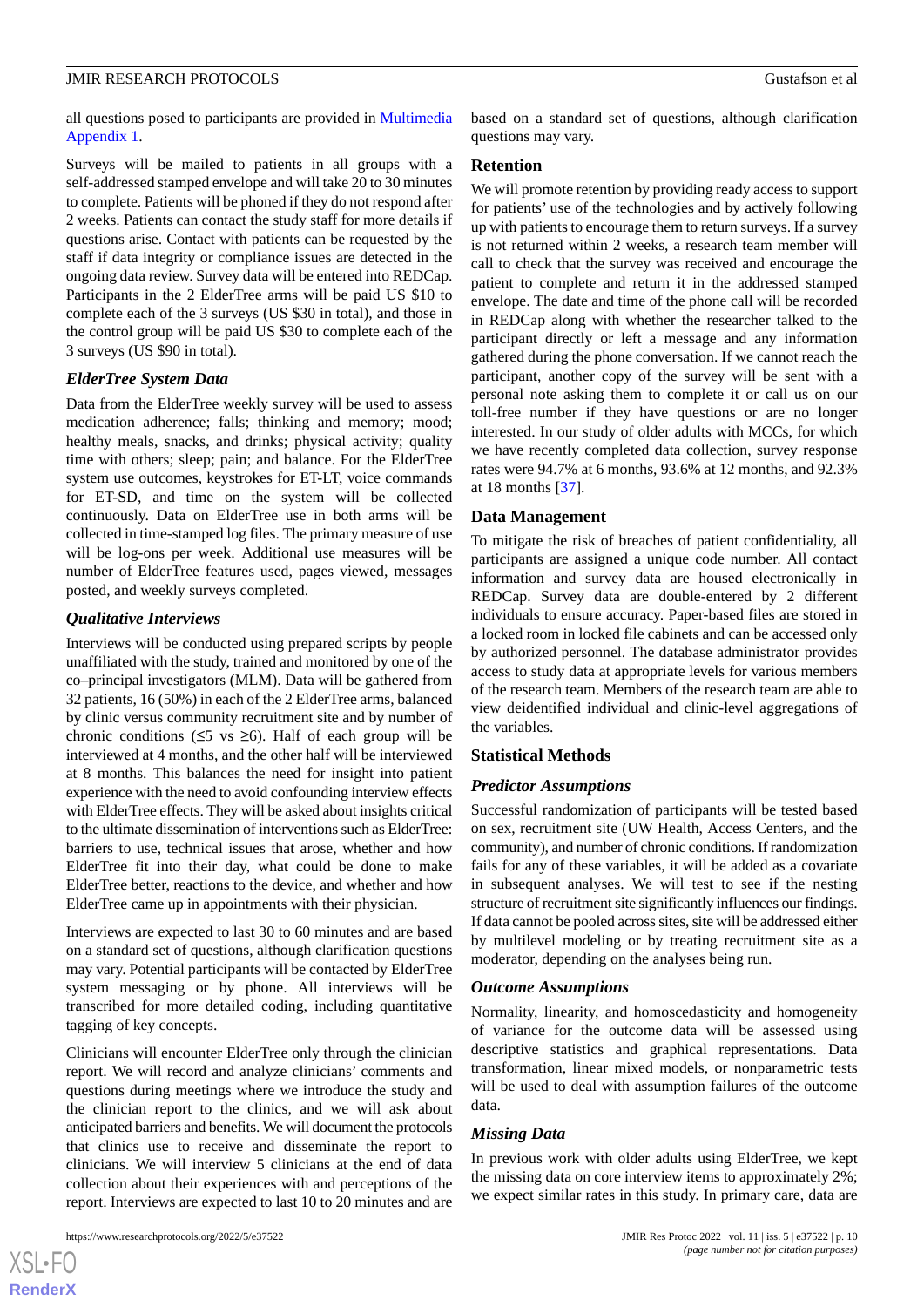not likely to be missing at random; that is, the probability that data are missing relates to what the data would have been had the data been observed. We will conduct a sensitivity analysis on missing data using logistic regression to examine whether dropout at follow-up is associated with observed or assigned factors, covariates, or outcomes at baseline [[81\]](#page-15-0). If missing data affect power or are significantly not missing at random, linear mixed models or multiple imputation will be used [[82\]](#page-15-1). If patients drop out, we will not use any of their data beyond their withdrawal date. Data before the withdrawal date will be included in the intention-to-treat analysis.

#### *Effectiveness of Control Versus ET-LT Versus ET-SD*

Linear mixed-effects models, which account for dependence among successive observations for the same participant and can address incomplete data, will be used to examine the effects of study arm (ET-SD vs ET-LT vs control, a between-participant factor) on our outcomes over time. We will conduct specific treatment×time contrasts both between and within groups to test time-based effects. For binary, count, and other nonnormal data, generalized mixed-effects models will be used.

#### *Mediation and Moderation Effects*

Structural equation modeling will explore the effects of mediation on the relationship between study arms and our 2 primary outcomes. We anticipate that the impact of study arm on pain interference and psychological quality of life will be mediated by our theoretical constructs of competence, relatedness, and motivation; exercise; and pain anxiety at 4 months. Structural equation models involving ElderTree use will be run separately only for the ET-SD and ET-LT arms. We anticipate that sex, number of chronic conditions, and barriers to technology use will moderate the indirect paths of the mediation models.

### *Impact of Interim Analyses on Type 1 Error for Whole-Sample Analysis*

Findings that are significant in the interim but not the final analyses will be treated as nonsignificant. The final analysis will examine all data over time. For analyses that address the same hypothesis, a Holm–Bonferroni correction will be applied.

#### *Qualitative Analysis*

For data sets of patient and physician interviews, a coding scheme of key themes will be constructed based on the research questions of perceived benefits and barriers to use and examination of the data. Each scheme will be pilot-tested, and then 2 trained coders will code an overlapping subsample of 20% of content. Once reliability is established with a minimum Krippendorff  $\alpha$  of .80 per category, the coders will work independently to code the rest of the material.

#### **Ethics Approval**

 $XS$  • FO **[RenderX](http://www.renderx.com/)**

This study protocol received ethical approval from the University of Wisconsin Health Sciences and Minimal Risk Research Institutional Review Board (reference 2020-0868). All amendments to the protocol have been submitted to the institutional review board and approved. This study complies with the Declaration of Helsinki and its later amendments.

### *Results*

Recruitment began in August 2021 and will run through April 2023. The intervention period will end in December 2023. As of March 21, 2022, a total of 109 participants have been recruited. The findings will be disseminated via peer-reviewed publications.

### *Discussion*

#### **Study Overview**

To our knowledge, this is the first study to examine with a large sample and a long time frame whether a smart device can, in reality, perform as well as or better than a laptop in implementing a health intervention. To assess this, we will examine group differences in pain and quality of life measures among patients in high need of resources to help manage their chronic conditions. A 2021 systematic review of research on the use of "voice-based conversational agents for the prevention and management of chronic conditions" concluded that the field is "in its infancy" [[83\]](#page-15-2).

#### **Comparison With Prior Work**

Our center is well-positioned to pursue this question as we have an evidence-based laptop system available for adaptation and comparison. The results of our first trial of ElderTree indicated that older patients coping with multiple comorbidities were most likely to benefit from such an intervention [\[36](#page-12-19)], and our subsequent study is testing that hypothesis [[37\]](#page-13-0). The study described in this protocol, targeting similar patients, is designed to test and compare how delivery platform affects pain and psychosocial variables that have shown improvement with the laptop version [\[36](#page-12-19)]. Comparing platforms with this highly challenged population may highlight more starkly the relative advantages and pitfalls of voice-controlled platforms for eHealth delivery.

#### **Future Directions**

Applications for voice-controlled devices are in the early stages of development. Some known limitations, such as problems with dictation and word recognition, are certain to improve. Others, including the lack of ability to review longer lists of results or read larger amounts of text, may be endemic. Still other limitations, as yet unknown and coming to light as developers stumble upon them, may or may not be resolved. Whether the advantages of the technology outweigh the disadvantages and how its unique capabilities may be optimized, if at all, are empirical questions to be explored in this and future studies.

A specific question is whether smart devices for eHealth may be more effective depending on the health context. For example, this protocol describes an intervention targeting chronic pain. We are also in the system development stage of a trial of smart devices funded by the National Heart, Lung and Blood Institute in which the primary outcome is functional health, a variable that includes multiple physical and psychoemotional factors.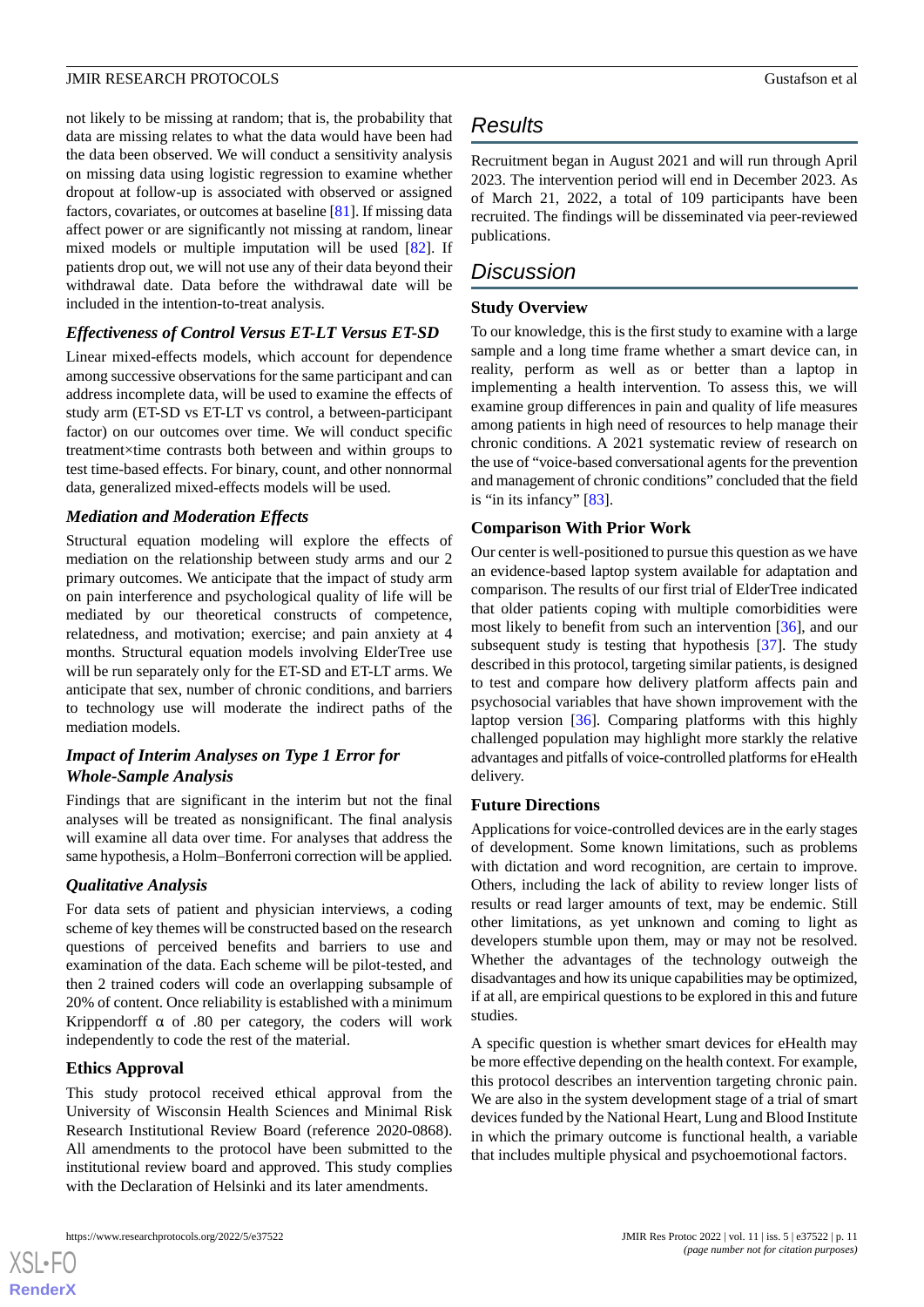#### **Conclusions**

The goal of ElderTree, regardless of delivery platform, is to improve patient self-management and provide convenient, ongoing support as a means to improve health and quality of life. At the same time, and as a result, interventions such as

ElderTree may help relieve some of the burden on the primary health care system. As older patients with MCCs are such a large and growing cohort, the implications for access and cost as well as patient well-being are significant. Making the best use of current and developing technologies is a critical part of this effort.

#### **Acknowledgments**

The authors would like to express their deep appreciation to the team's recruitment advisor, Ms Charlie Daniel. This study is funded by the Agency for Healthcare Research and Quality, US Department of Health and Human Services (grant 1R18HS026853-01A1).

#### **Conflicts of Interest**

<span id="page-11-7"></span>DHG Sr has a small shareholder interest in CHESS Health, a corporation that develops health care technology for patients and family members struggling with addiction. This relationship is managed by DHG Sr and the Conflict of Interest Committee of the University of Wisconsin–Madison.

### **Multimedia Appendix 1**

Baseline, 4-month, and 8-month patient surveys. [[PDF File \(Adobe PDF File\), 913 KB](https://jmir.org/api/download?alt_name=resprot_v11i5e37522_app1.pdf&filename=f957ea3b0217281b8e9ea16e78f7cc84.pdf)-[Multimedia Appendix 1\]](https://jmir.org/api/download?alt_name=resprot_v11i5e37522_app1.pdf&filename=f957ea3b0217281b8e9ea16e78f7cc84.pdf)

### **Multimedia Appendix 2**

<span id="page-11-0"></span>Peer review from NCI-J - Healthcare Information Technology Research [HITR] Study Section, Agency for Healthcare Research and Quality (Agency for Healthcare Research and Quality, USA). [[PDF File \(Adobe PDF File\), 91 KB](https://jmir.org/api/download?alt_name=resprot_v11i5e37522_app2.pdf&filename=fdd10aaafb4b6d09873df4c0a0987696.pdf)-[Multimedia Appendix 2\]](https://jmir.org/api/download?alt_name=resprot_v11i5e37522_app2.pdf&filename=fdd10aaafb4b6d09873df4c0a0987696.pdf)

#### **References**

- <span id="page-11-1"></span>1. Chambers R, Beaney P. The potential of placing a digital assistant in patients' homes. Br J Gen Pract 2020 Jan;70(690):8-9 [[FREE Full text](https://bjgp.org/cgi/pmidlookup?view=long&pmid=31879289)] [doi: [10.3399/bjgp20X707273\]](http://dx.doi.org/10.3399/bjgp20X707273) [Medline: [31879289\]](http://www.ncbi.nlm.nih.gov/entrez/query.fcgi?cmd=Retrieve&db=PubMed&list_uids=31879289&dopt=Abstract)
- 2. Weatherburn CJ. Potential for placing voice-activated devices to improve patient care in general practices as well as patients' homes. Br J Gen Pract 2020 Mar;70(692):111 [[FREE Full text](https://bjgp.org/cgi/pmidlookup?view=long&pmid=32107225)] [doi: [10.3399/bjgp20X708437\]](http://dx.doi.org/10.3399/bjgp20X708437) [Medline: [32107225\]](http://www.ncbi.nlm.nih.gov/entrez/query.fcgi?cmd=Retrieve&db=PubMed&list_uids=32107225&dopt=Abstract)
- <span id="page-11-3"></span><span id="page-11-2"></span>3. Wei J, Dingler T, Gong E, Oldenburg B, Kostakos V. Proactive smart speakers for chronic disease management: challenges and opportunities. 2020 CHI Conference on Human Factors in Computing Systems. 2020. URL: [http://www.](http://www.speechinteraction.org/CHI2020/papers/Proactive%20Smart%20Speakers%20for%20Chronic%20Disease%20Management(2).pdf) [speechinteraction.org/CHI2020/papers/Proactive%20Smart%20Speakers%20for%20Chronic%20Disease%20Management\(2\).](http://www.speechinteraction.org/CHI2020/papers/Proactive%20Smart%20Speakers%20for%20Chronic%20Disease%20Management(2).pdf) [pdf](http://www.speechinteraction.org/CHI2020/papers/Proactive%20Smart%20Speakers%20for%20Chronic%20Disease%20Management(2).pdf) [accessed 2022-02-15]
- 4. Ermolina A, Tiberius V. Voice-controlled intelligent personal assistants in health care: International Delphi Study. J Med Internet Res 2021 Apr 09;23(4):e25312 [[FREE Full text](https://www.jmir.org/2021/4/e25312/)] [doi: [10.2196/25312\]](http://dx.doi.org/10.2196/25312) [Medline: [33835032](http://www.ncbi.nlm.nih.gov/entrez/query.fcgi?cmd=Retrieve&db=PubMed&list_uids=33835032&dopt=Abstract)]
- 5. Capan F. Why Amazon device is a gift for healthcare. MedMark Media. 2016. URL: [https://media.mmm-online.com/](https://media.mmm-online.com/documents/188/january_2016_viewpoint_46793.pdf) [documents/188/january\\_2016\\_viewpoint\\_46793.pdf](https://media.mmm-online.com/documents/188/january_2016_viewpoint_46793.pdf) [accessed 2022-01-30]
- 6. St John A. Amazon Echo Voice Commands Offer Big Benefits to Users with Disabilities. Consumer Reports. 2017 Jan 20. URL:<https://www.consumerreports.org/amazon/amazon-echo-voice-commands-offer-big-benefits-to-users-with-disabilities/> [accessed 2022-02-15]
- <span id="page-11-5"></span><span id="page-11-4"></span>7. Thompson AC. Persuading your older parents to take the smart home leap. CNET. 2017 Apr 11. URL: [https://www.cnet.com/](https://www.cnet.com/news/how-to-have-the-tech-talk-with-your-aging-parents/) [news/how-to-have-the-tech-talk-with-your-aging-parents/](https://www.cnet.com/news/how-to-have-the-tech-talk-with-your-aging-parents/) [accessed 2022-02-15]
- 8. Woyke E. The octogenarians who love Amazon's Alexa. MIT Technology Review. 2017 Jun 9. URL: [https://www.](https://www.technologyreview.com/s/608047/the-octogenarians-who-love-amazons-alexa/) [technologyreview.com/s/608047/the-octogenarians-who-love-amazons-alexa/](https://www.technologyreview.com/s/608047/the-octogenarians-who-love-amazons-alexa/) [accessed 2022-02-15]
- 9. Amazon Echo for dementia: technology for seniors. DailyCaring. 2018. URL: [https://dailycaring.com/](https://dailycaring.com/amazon-echo-for-dementia-technology-for-seniors/) [amazon-echo-for-dementia-technology-for-seniors/](https://dailycaring.com/amazon-echo-for-dementia-technology-for-seniors/) [accessed 2022-02-15]
- <span id="page-11-6"></span>10. F Corbett C, M Combs E, J Wright P, L Owens O, Stringfellow I, Nguyen T, et al. Virtual home assistant use and perceptions of usefulness by older adults and support person dyads. Int J Environ Res Public Health 2021 Jan 27;18(3):1113 [[FREE](https://www.mdpi.com/resolver?pii=ijerph18031113) [Full text\]](https://www.mdpi.com/resolver?pii=ijerph18031113) [doi: [10.3390/ijerph18031113\]](http://dx.doi.org/10.3390/ijerph18031113) [Medline: [33513798\]](http://www.ncbi.nlm.nih.gov/entrez/query.fcgi?cmd=Retrieve&db=PubMed&list_uids=33513798&dopt=Abstract)
- 11. Edwards KJ, Jones RB, Shenton D, Page T, Maramba I, Warren A, et al. The use of smart speakers in care home residents: implementation study. J Med Internet Res 2021 Dec 20;23(12):e26767 [[FREE Full text](https://www.jmir.org/2021/12/e26767/)] [doi: [10.2196/26767\]](http://dx.doi.org/10.2196/26767) [Medline: [34932010](http://www.ncbi.nlm.nih.gov/entrez/query.fcgi?cmd=Retrieve&db=PubMed&list_uids=34932010&dopt=Abstract)]
- 12. Kim S, Choudhury A. Exploring older adults' perception and use of smart speaker-based voice assistants: a longitudinal study. Comput Hum Behav 2021 Nov;124:106914. [doi: [10.1016/j.chb.2021.106914\]](http://dx.doi.org/10.1016/j.chb.2021.106914)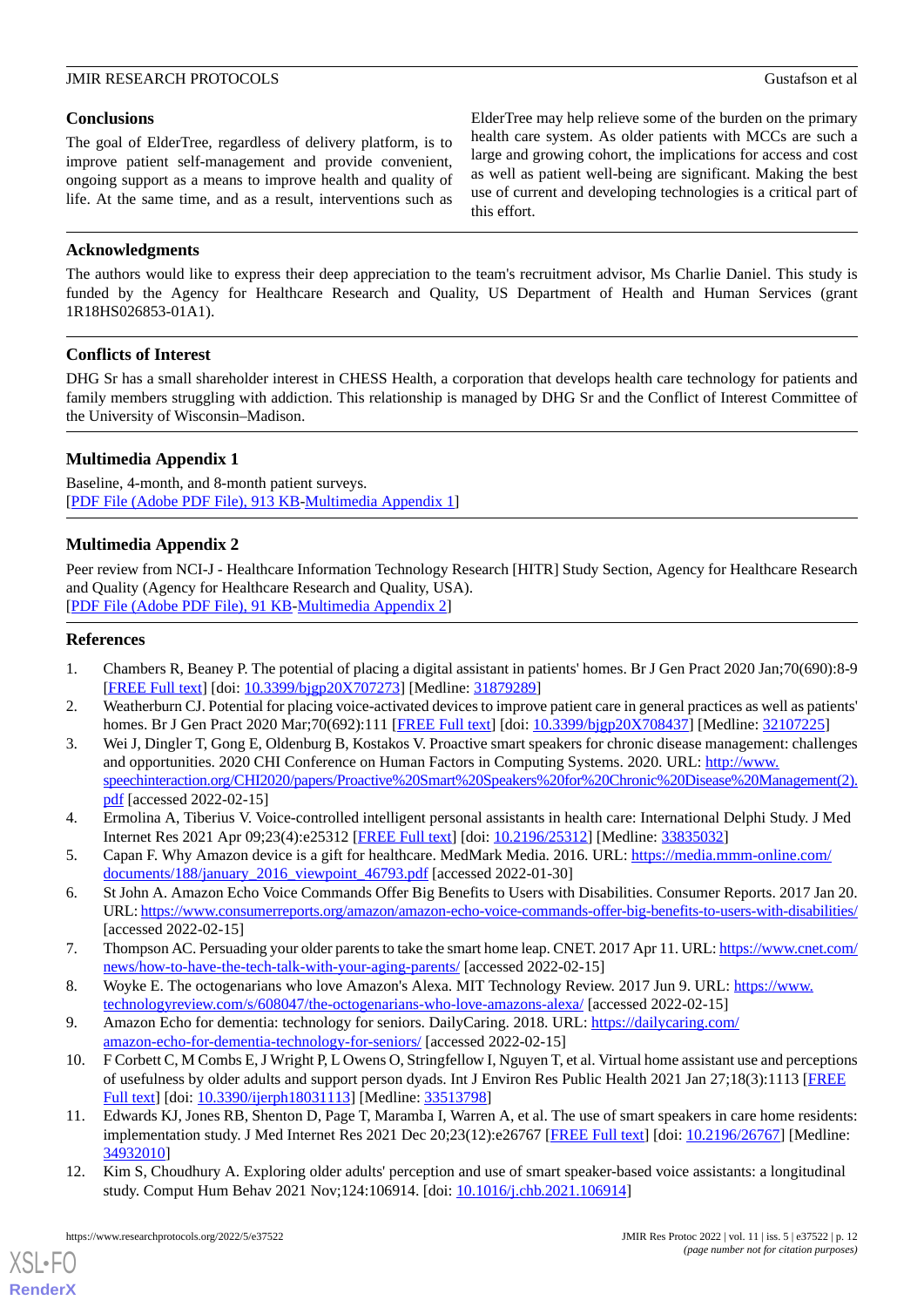- 13. Bentley F, Luvogt C, Silverman M, Wirasinghe R, White B, Lottridge D. Understanding the long-term use of smart speaker assistants. Proc ACM Interact Mob Wearable Ubiquitous Technol 2018 Sep 18;2(3):1-24. [doi: [10.1145/3264901](http://dx.doi.org/10.1145/3264901)]
- <span id="page-12-0"></span>14. Budd B. Smart speaker use and psychological well-being among older adults. University of Cambridge, Newnham College. 2020 Nov. URL: <http://fpciw.org/wp-content/uploads/sites/15/2020/11/BB-Thesis.pdf> [accessed 2022-01-30]
- <span id="page-12-1"></span>15. Wallace T, Morris JT. Smart speaker usability by military service members with mTBI and PTSD. J Technol Pers Disabil 2018:127-139 [\[FREE Full text\]](http://scholarworks.csun.edu/bitstream/handle/10211.3/202991/JTPD-2018-ID16-p127-139.pdf)
- <span id="page-12-2"></span>16. Beaney P, Kalirai HS, Chambers R. "Alexa… what pills do I need to take today?". Prescriber 2020 Jun 26;31(6):20-23. [doi: [10.1002/psb.1849](http://dx.doi.org/10.1002/psb.1849)]
- <span id="page-12-3"></span>17. Balasubramanian GV, Beaney P, Chambers R. Digital personal assistants are smart ways for assistive technology to aid the health and wellbeing of patients and carers. BMC Geriatr 2021 Nov 15;21(1):643 [[FREE Full text](https://bmcgeriatr.biomedcentral.com/articles/10.1186/s12877-021-02436-y)] [doi: [10.1186/s12877-021-02436-y\]](http://dx.doi.org/10.1186/s12877-021-02436-y) [Medline: [34781881\]](http://www.ncbi.nlm.nih.gov/entrez/query.fcgi?cmd=Retrieve&db=PubMed&list_uids=34781881&dopt=Abstract)
- <span id="page-12-4"></span>18. Chronic conditions charts. Centers for Medicare & Medicaid Services. Baltimore, MD: U.S. Centers for Medicare & Medicaid Services; 2018. URL: [https://www.cms.gov/Research-Statistics-Data-and-Systems/Statistics-Trends-and-Reports/](https://www.cms.gov/Research-Statistics-Data-and-Systems/Statistics-Trends-and-Reports/Chronic-Conditions/Chartbook_Charts) [Chronic-Conditions/Chartbook\\_Charts](https://www.cms.gov/Research-Statistics-Data-and-Systems/Statistics-Trends-and-Reports/Chronic-Conditions/Chartbook_Charts) [accessed 2022-02-10]
- <span id="page-12-5"></span>19. Wolff JL, Starfield B, Anderson G. Prevalence, expenditures, and complications of multiple chronic conditions in the elderly. Arch Intern Med 2002 Nov 11;162(20):2269-2276. [doi: [10.1001/archinte.162.20.2269](http://dx.doi.org/10.1001/archinte.162.20.2269)] [Medline: [12418941](http://www.ncbi.nlm.nih.gov/entrez/query.fcgi?cmd=Retrieve&db=PubMed&list_uids=12418941&dopt=Abstract)]
- <span id="page-12-6"></span>20. Snoek FJ, Pouwer F, Welch GW, Polonsky WH. Diabetes-related emotional distress in Dutch and U.S. diabetic patients: cross-cultural validity of the problem areas in diabetes scale. Diabetes Care 2000 Sep;23(9):1305-1309. [doi: [10.2337/diacare.23.9.1305](http://dx.doi.org/10.2337/diacare.23.9.1305)] [Medline: [10977023\]](http://www.ncbi.nlm.nih.gov/entrez/query.fcgi?cmd=Retrieve&db=PubMed&list_uids=10977023&dopt=Abstract)
- 21. Burholt V, Scharf T. Poor health and loneliness in later life: the role of depressive symptoms, social resources, and rural environments. J Gerontol B Psychol Sci Soc Sci 2014 Mar;69(2):311-324 [[FREE Full text](http://europepmc.org/abstract/MED/24326076)] [doi: [10.1093/geronb/gbt121](http://dx.doi.org/10.1093/geronb/gbt121)] [Medline: [24326076](http://www.ncbi.nlm.nih.gov/entrez/query.fcgi?cmd=Retrieve&db=PubMed&list_uids=24326076&dopt=Abstract)]
- <span id="page-12-7"></span>22. Luo Y, Hawkley LC, Waite LJ, Cacioppo JT. Loneliness, health, and mortality in old age: a national longitudinal study. Soc Sci Med 2012 Mar;74(6):907-914 [[FREE Full text](http://europepmc.org/abstract/MED/22326307)] [doi: [10.1016/j.socscimed.2011.11.028](http://dx.doi.org/10.1016/j.socscimed.2011.11.028)] [Medline: [22326307\]](http://www.ncbi.nlm.nih.gov/entrez/query.fcgi?cmd=Retrieve&db=PubMed&list_uids=22326307&dopt=Abstract)
- <span id="page-12-9"></span><span id="page-12-8"></span>23. Perissinotto CM, Stijacic Cenzer I, Covinsky KE. Loneliness in older persons: a predictor of functional decline and death. Arch Intern Med 2012 Jul 23;172(14):1078-1083 [\[FREE Full text\]](http://europepmc.org/abstract/MED/22710744) [doi: [10.1001/archinternmed.2012.1993\]](http://dx.doi.org/10.1001/archinternmed.2012.1993) [Medline: [22710744](http://www.ncbi.nlm.nih.gov/entrez/query.fcgi?cmd=Retrieve&db=PubMed&list_uids=22710744&dopt=Abstract)]
- 24. Mills SE, Nicolson KP, Smith BH. Chronic pain: a review of its epidemiology and associated factors in population-based studies. Br J Anaesth 2019 Aug;123(2):e273-e283 [\[FREE Full text\]](https://linkinghub.elsevier.com/retrieve/pii/S0007-0912(19)30227-2) [doi: [10.1016/j.bja.2019.03.023](http://dx.doi.org/10.1016/j.bja.2019.03.023)] [Medline: [31079836](http://www.ncbi.nlm.nih.gov/entrez/query.fcgi?cmd=Retrieve&db=PubMed&list_uids=31079836&dopt=Abstract)]
- <span id="page-12-11"></span><span id="page-12-10"></span>25. Dueñas M, Ojeda B, Salazar A, Mico JA, Failde I. A review of chronic pain impact on patients, their social environment and the health care system. J Pain Res 2016 Jun 28;9:457-467 [[FREE Full text](https://dx.doi.org/10.2147/JPR.S105892)] [doi: [10.2147/JPR.S105892\]](http://dx.doi.org/10.2147/JPR.S105892) [Medline: [27418853](http://www.ncbi.nlm.nih.gov/entrez/query.fcgi?cmd=Retrieve&db=PubMed&list_uids=27418853&dopt=Abstract)]
- <span id="page-12-12"></span>26. Breivik H, Collett B, Ventafridda V, Cohen R, Gallacher D. Survey of chronic pain in Europe: prevalence, impact on daily life, and treatment. Eur J Pain 2006 May;10(4):287-333. [doi: [10.1016/j.ejpain.2005.06.009](http://dx.doi.org/10.1016/j.ejpain.2005.06.009)] [Medline: [16095934](http://www.ncbi.nlm.nih.gov/entrez/query.fcgi?cmd=Retrieve&db=PubMed&list_uids=16095934&dopt=Abstract)]
- <span id="page-12-13"></span>27. Ohayon MM, Schatzberg AF. Chronic pain and major depressive disorder in the general population. J Psychiatr Res 2010 May;44(7):454-461. [doi: [10.1016/j.jpsychires.2009.10.013](http://dx.doi.org/10.1016/j.jpsychires.2009.10.013)] [Medline: [20149391](http://www.ncbi.nlm.nih.gov/entrez/query.fcgi?cmd=Retrieve&db=PubMed&list_uids=20149391&dopt=Abstract)]
- <span id="page-12-14"></span>28. McCracken LM, Iverson GL. Disrupted sleep patterns and daily functioning in patients with chronic pain. Pain Res Manag 2002;7(2):75-79. [doi: [10.1155/2002/579425](http://dx.doi.org/10.1155/2002/579425)] [Medline: [12185371](http://www.ncbi.nlm.nih.gov/entrez/query.fcgi?cmd=Retrieve&db=PubMed&list_uids=12185371&dopt=Abstract)]
- <span id="page-12-15"></span>29. Turk DC, Fillingim RB, Ohrbach R, Patel KV. Assessment of psychosocial and functional impact of chronic pain. J Pain 2016 Sep;17(9 Suppl):T21-T49. [doi: [10.1016/j.jpain.2016.02.006](http://dx.doi.org/10.1016/j.jpain.2016.02.006)] [Medline: [27586830\]](http://www.ncbi.nlm.nih.gov/entrez/query.fcgi?cmd=Retrieve&db=PubMed&list_uids=27586830&dopt=Abstract)
- <span id="page-12-16"></span>30. Lee P, Le Saux M, Siegel R, Goyal M, Chen C, Ma Y, et al. Racial and ethnic disparities in the management of acute pain in US emergency departments: meta-analysis and systematic review. Am J Emerg Med 2019 Sep;37(9):1770-1777. [doi: [10.1016/j.ajem.2019.06.014](http://dx.doi.org/10.1016/j.ajem.2019.06.014)] [Medline: [31186154\]](http://www.ncbi.nlm.nih.gov/entrez/query.fcgi?cmd=Retrieve&db=PubMed&list_uids=31186154&dopt=Abstract)
- <span id="page-12-17"></span>31. Lin J, Drain A, Goharzad A, Mende-Siedlecki P. What factors fuel racial bias in pain perception and treatment?: a meta-analysis across 40 experimental studies. PsyArXiv (forthcoming) 2020 Dec 4 [\[FREE Full text](https://psyarxiv.com/nky37/download?format=pdf)] [doi: [10.31234/osf.io/nky37\]](http://dx.doi.org/10.31234/osf.io/nky37)
- 32. Healthy people 2030: building a healthier future for all. Office of Disease Prevention and Health Promotion (ODPHP). 2021. URL: <https://health.gov/healthypeople> [accessed 2022-02-15]
- <span id="page-12-18"></span>33. Arthritis pain management. Arthritis Foundation. URL: <https://www.arthritis.org/living-with-arthritis/pain-management/> [accessed 2022-02-15]
- <span id="page-12-19"></span>34. Macea DD, Gajos K, Daglia Calil YA, Fregni F. The efficacy of Web-based cognitive behavioral interventions for chronic pain: a systematic review and meta-analysis. J Pain 2010 Oct;11(10):917-929. [doi: [10.1016/j.jpain.2010.06.005](http://dx.doi.org/10.1016/j.jpain.2010.06.005)] [Medline: [20650691](http://www.ncbi.nlm.nih.gov/entrez/query.fcgi?cmd=Retrieve&db=PubMed&list_uids=20650691&dopt=Abstract)]
- 35. Lorig KR, Ritter PL, Laurent DD, Plant K. The Internet-based arthritis self-management program: a one-year randomized trial for patients with arthritis or fibromyalgia. Arthritis Rheum 2008 Jul 15;59(7):1009-1017 [[FREE Full text](https://doi.org/10.1002/art.23817)] [doi: [10.1002/art.23817\]](http://dx.doi.org/10.1002/art.23817) [Medline: [18576310\]](http://www.ncbi.nlm.nih.gov/entrez/query.fcgi?cmd=Retrieve&db=PubMed&list_uids=18576310&dopt=Abstract)
- 36. Gustafson DH, Kornfield R, Mares ML, Johnston DC, Cody OJ, Yang EF, et al. Effect of an eHealth intervention on older adults' quality of life and health-related outcomes: a randomized clinical trial. J Gen Intern Med 2022 Feb;37(3):521-530 [[FREE Full text](http://europepmc.org/abstract/MED/34100234)] [doi: [10.1007/s11606-021-06888-1\]](http://dx.doi.org/10.1007/s11606-021-06888-1) [Medline: [34100234](http://www.ncbi.nlm.nih.gov/entrez/query.fcgi?cmd=Retrieve&db=PubMed&list_uids=34100234&dopt=Abstract)]

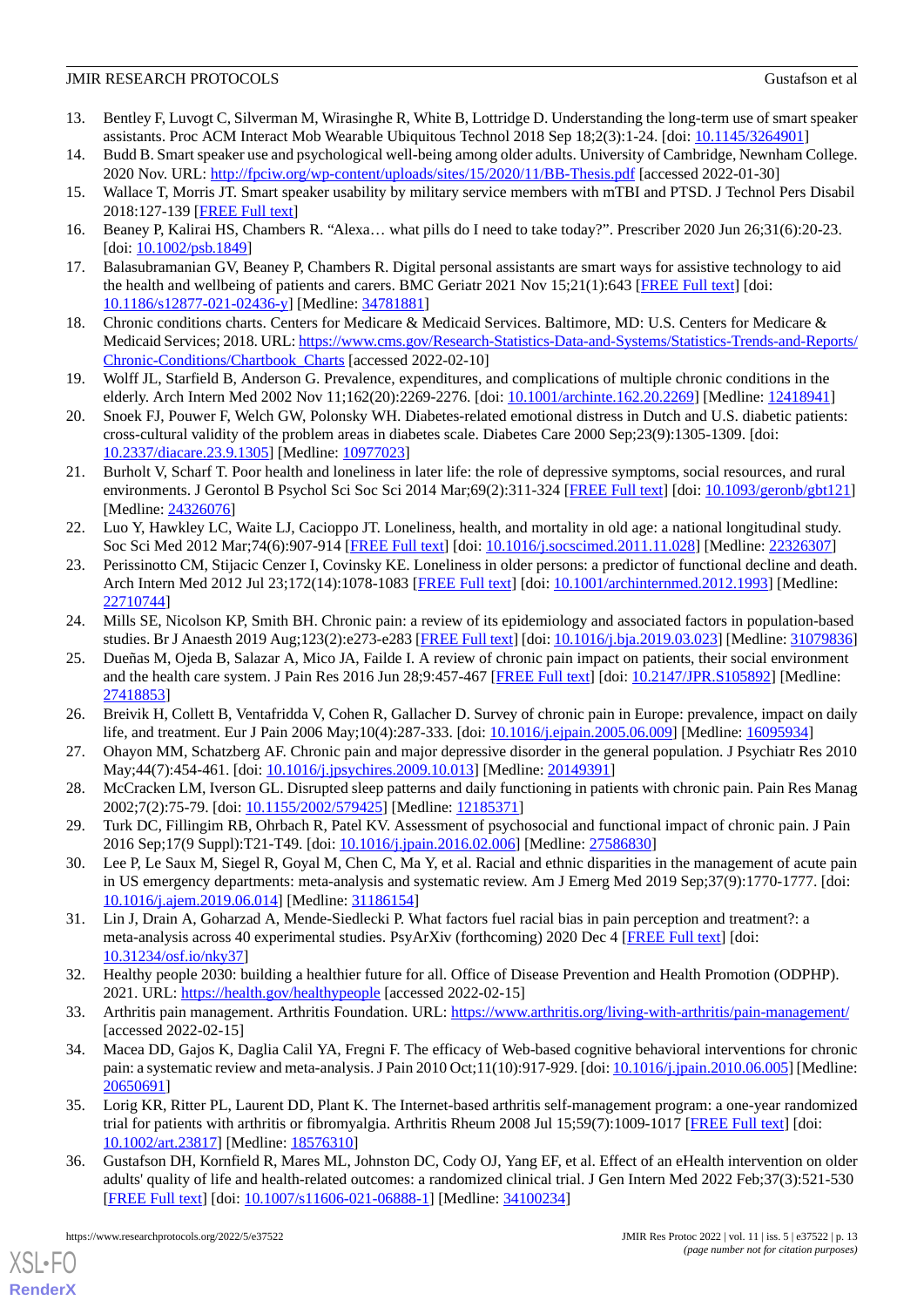- <span id="page-13-0"></span>37. Gustafson Sr DH, Mares ML, Johnston DC, Mahoney JE, Brown RT, Landucci G, et al. A Web-based eHealth intervention to improve the quality of life of older adults with multiple chronic conditions: protocol for a randomized controlled trial. JMIR Res Protoc 2021 Feb 19;10(2):e25175 [\[FREE Full text\]](https://www.researchprotocols.org/2021/2/e25175/) [doi: [10.2196/25175](http://dx.doi.org/10.2196/25175)] [Medline: [33605887](http://www.ncbi.nlm.nih.gov/entrez/query.fcgi?cmd=Retrieve&db=PubMed&list_uids=33605887&dopt=Abstract)]
- <span id="page-13-2"></span><span id="page-13-1"></span>38. Maisto SA, Zywiak WH, Connors GJ. Course of functioning 1 year following admission for treatment of alcohol use disorders. Addict Behav 2006 Jan;31(1):69-79. [doi: [10.1016/j.addbeh.2005.04.008](http://dx.doi.org/10.1016/j.addbeh.2005.04.008)] [Medline: [15919159](http://www.ncbi.nlm.nih.gov/entrez/query.fcgi?cmd=Retrieve&db=PubMed&list_uids=15919159&dopt=Abstract)]
- 39. Godley MD, Godley SH, Dennis ML, Funk R, Passetti LL. Preliminary outcomes from the assertive continuing care experiment for adolescents discharged from residential treatment. J Subst Abuse Treat 2002 Jul;23(1):21-32. [doi: [10.1016/s0740-5472\(02\)00230-1](http://dx.doi.org/10.1016/s0740-5472(02)00230-1)] [Medline: [12127465\]](http://www.ncbi.nlm.nih.gov/entrez/query.fcgi?cmd=Retrieve&db=PubMed&list_uids=12127465&dopt=Abstract)
- <span id="page-13-3"></span>40. Scherr D, Kastner P, Kollmann A, Hallas A, Auer J, Krappinger H, MOBITEL Investigators. Effect of home-based telemonitoring using mobile phone technology on the outcome of heart failure patients after an episode of acute decompensation: randomized controlled trial. J Med Internet Res 2009 Aug 17;11(3):e34 [[FREE Full text](https://www.jmir.org/2009/3/e34/)] [doi: [10.2196/jmir.1252](http://dx.doi.org/10.2196/jmir.1252)] [Medline: [19687005](http://www.ncbi.nlm.nih.gov/entrez/query.fcgi?cmd=Retrieve&db=PubMed&list_uids=19687005&dopt=Abstract)]
- <span id="page-13-5"></span><span id="page-13-4"></span>41. Davis JR, Glaros AG. Relapse prevention and smoking cessation. Addict Behav 1986;11(2):105-114. [doi: [10.1016/0306-4603\(86\)90034-1](http://dx.doi.org/10.1016/0306-4603(86)90034-1)] [Medline: [3739795\]](http://www.ncbi.nlm.nih.gov/entrez/query.fcgi?cmd=Retrieve&db=PubMed&list_uids=3739795&dopt=Abstract)
- <span id="page-13-6"></span>42. van Osch L, Lechner L, Reubsaet A, Wigger S, de Vries H. Relapse prevention in a national smoking cessation contest: effects of coping planning. Br J Health Psychol 2008 Sep;13(Pt 3):525-535. [doi: [10.1348/135910707X224504\]](http://dx.doi.org/10.1348/135910707X224504) [Medline: [17631695](http://www.ncbi.nlm.nih.gov/entrez/query.fcgi?cmd=Retrieve&db=PubMed&list_uids=17631695&dopt=Abstract)]
- <span id="page-13-7"></span>43. Lorig KR, Holman H. Self-management education: history, definition, outcomes, and mechanisms. Ann Behav Med 2003 Aug;26(1):1-7. [doi: [10.1207/S15324796ABM2601\\_01](http://dx.doi.org/10.1207/S15324796ABM2601_01)] [Medline: [12867348](http://www.ncbi.nlm.nih.gov/entrez/query.fcgi?cmd=Retrieve&db=PubMed&list_uids=12867348&dopt=Abstract)]
- <span id="page-13-8"></span>44. Shaw BR, Han JY, Hawkins RP, McTavish FM, Gustafson DH. Communicating about self and others within an online support group for women with breast cancer and subsequent outcomes. J Health Psychol 2008 Oct;13(7):930-939 [\[FREE](http://europepmc.org/abstract/MED/18809644) [Full text\]](http://europepmc.org/abstract/MED/18809644) [doi: [10.1177/1359105308095067](http://dx.doi.org/10.1177/1359105308095067)] [Medline: [18809644](http://www.ncbi.nlm.nih.gov/entrez/query.fcgi?cmd=Retrieve&db=PubMed&list_uids=18809644&dopt=Abstract)]
- <span id="page-13-9"></span>45. Peikes D, Chen A, Schore J, Brown R. Effects of care coordination on hospitalization, quality of care, and health care expenditures among Medicare beneficiaries: 15 randomized trials. JAMA 2009 Feb 11;301(6):603-618. [doi: [10.1001/jama.2009.126](http://dx.doi.org/10.1001/jama.2009.126)] [Medline: [19211468](http://www.ncbi.nlm.nih.gov/entrez/query.fcgi?cmd=Retrieve&db=PubMed&list_uids=19211468&dopt=Abstract)]
- <span id="page-13-10"></span>46. Gustafson D, Wise M, Bhattacharya A, Pulvermacher A, Shanovich K, Phillips B, et al. The effects of combining web-based eHealth with telephone nurse case management for pediatric asthma control: a randomized controlled trial. J Med Internet Res 2012 Jul 26;14(4):e101 [\[FREE Full text\]](https://www.jmir.org/2012/4/e101/) [doi: [10.2196/jmir.1964\]](http://dx.doi.org/10.2196/jmir.1964) [Medline: [22835804](http://www.ncbi.nlm.nih.gov/entrez/query.fcgi?cmd=Retrieve&db=PubMed&list_uids=22835804&dopt=Abstract)]
- <span id="page-13-12"></span><span id="page-13-11"></span>47. Gustafson DH, Hawkins R, Boberg E, Pingree S, Serlin RE, Graziano F, et al. Impact of a patient-centered, computer-based health information/support system. Am J Prev Med 1999 Jan;16(1):1-9. [doi: [10.1016/s0749-3797\(98\)00108-1\]](http://dx.doi.org/10.1016/s0749-3797(98)00108-1) [Medline: [9894548\]](http://www.ncbi.nlm.nih.gov/entrez/query.fcgi?cmd=Retrieve&db=PubMed&list_uids=9894548&dopt=Abstract)
- <span id="page-13-13"></span>48. Gustafson DH, McTavish F, Hawkins R, Pingree S, Arora N, Mendenhall J, et al. Computer support for elderly women with breast cancer. JAMA 1998 Oct 21;280(15):1305. [doi: [10.1001/jama.280.15.1305](http://dx.doi.org/10.1001/jama.280.15.1305)] [Medline: [9794300\]](http://www.ncbi.nlm.nih.gov/entrez/query.fcgi?cmd=Retrieve&db=PubMed&list_uids=9794300&dopt=Abstract)
- 49. Gustafson DH, Hawkins R, Pingree S, McTavish F, Arora NK, Mendenhall J, et al. Effect of computer support on younger women with breast cancer. J Gen Intern Med 2001 Jul;16(7):435-445 [[FREE Full text](https://onlinelibrary.wiley.com/resolve/openurl?genre=article&sid=nlm:pubmed&issn=0884-8734&date=2001&volume=16&issue=7&spage=435)] [doi: [10.1046/j.1525-1497.2001.016007435.x\]](http://dx.doi.org/10.1046/j.1525-1497.2001.016007435.x) [Medline: [11520380\]](http://www.ncbi.nlm.nih.gov/entrez/query.fcgi?cmd=Retrieve&db=PubMed&list_uids=11520380&dopt=Abstract)
- <span id="page-13-15"></span><span id="page-13-14"></span>50. Gustafson DH, Hawkins R, McTavish F, Pingree S, Chen WC, Volrathongchai K, et al. Internet-based interactive support for cancer patients: are integrated systems better? J Commun 2008 Jun;58(2):238-257 [[FREE Full text\]](http://europepmc.org/abstract/MED/21804645) [doi: [10.1111/j.1460-2466.2008.00383.x\]](http://dx.doi.org/10.1111/j.1460-2466.2008.00383.x) [Medline: [21804645\]](http://www.ncbi.nlm.nih.gov/entrez/query.fcgi?cmd=Retrieve&db=PubMed&list_uids=21804645&dopt=Abstract)
- <span id="page-13-16"></span>51. Gustafson DH, McTavish FM, Chih MY, Atwood AK, Johnson RA, Boyle MG, et al. A smartphone application to support recovery from alcoholism: a randomized clinical trial. JAMA Psychiatry 2014 May;71(5):566-572 [[FREE Full text\]](http://europepmc.org/abstract/MED/24671165) [doi: [10.1001/jamapsychiatry.2013.4642](http://dx.doi.org/10.1001/jamapsychiatry.2013.4642)] [Medline: [24671165](http://www.ncbi.nlm.nih.gov/entrez/query.fcgi?cmd=Retrieve&db=PubMed&list_uids=24671165&dopt=Abstract)]
- <span id="page-13-17"></span>52. Gustafson DH, DuBenske LL, Namkoong K, Hawkins R, Chih MY, Atwood AK, et al. An eHealth system supporting palliative care for patients with non-small cell lung cancer: a randomized trial. Cancer 2013 May 01;119(9):1744-1751 [[FREE Full text](https://doi.org/10.1002/cncr.27939)] [doi: [10.1002/cncr.27939\]](http://dx.doi.org/10.1002/cncr.27939) [Medline: [23355273\]](http://www.ncbi.nlm.nih.gov/entrez/query.fcgi?cmd=Retrieve&db=PubMed&list_uids=23355273&dopt=Abstract)
- <span id="page-13-18"></span>53. Gustafson Jr DH, Maus A, Judkins J, Dinauer S, Isham A, Johnson R, et al. Using the NIATx Model to implement user-centered design of technology for older adults. JMIR Hum Factors 2016 Jan 14;3(1):e2 [\[FREE Full text\]](https://humanfactors.jmir.org/2016/1/e2/) [doi: [10.2196/humanfactors.4853\]](http://dx.doi.org/10.2196/humanfactors.4853) [Medline: [27025985](http://www.ncbi.nlm.nih.gov/entrez/query.fcgi?cmd=Retrieve&db=PubMed&list_uids=27025985&dopt=Abstract)]
- <span id="page-13-19"></span>54. Ryan RM, Deci EL. Self-determination theory and the facilitation of intrinsic motivation, social development, and well-being. Am Psychol 2000 Jan;55(1):68-78. [doi: [10.1037//0003-066x.55.1.68\]](http://dx.doi.org/10.1037//0003-066x.55.1.68) [Medline: [11392867\]](http://www.ncbi.nlm.nih.gov/entrez/query.fcgi?cmd=Retrieve&db=PubMed&list_uids=11392867&dopt=Abstract)
- <span id="page-13-20"></span>55. Namkoong K, Shah DV, Han JY, Kim SC, Yoo W, Fan D, et al. Expression and reception of treatment information in breast cancer support groups: how health self-efficacy moderates effects on emotional well-being. Patient Educ Couns 2010 Dec;81 Suppl:S41-S47 [\[FREE Full text\]](http://europepmc.org/abstract/MED/21044825) [doi: [10.1016/j.pec.2010.09.009\]](http://dx.doi.org/10.1016/j.pec.2010.09.009) [Medline: [21044825\]](http://www.ncbi.nlm.nih.gov/entrez/query.fcgi?cmd=Retrieve&db=PubMed&list_uids=21044825&dopt=Abstract)
- 56. Han JY, Shah DV, Kim E, Namkoong K, Lee SY, Moon TJ, et al. Empathic exchanges in online cancer support groups: distinguishing message expression and reception effects. Health Commun 2011 Mar;26(2):185-197 [\[FREE Full text](http://europepmc.org/abstract/MED/21318917)] [doi: [10.1080/10410236.2010.544283\]](http://dx.doi.org/10.1080/10410236.2010.544283) [Medline: [21318917\]](http://www.ncbi.nlm.nih.gov/entrez/query.fcgi?cmd=Retrieve&db=PubMed&list_uids=21318917&dopt=Abstract)
- 57. Lorig K, Holman H, Sobel D, Laurent D, Minor M, Sobel D. Living a Healthy Life with Chronic Conditions: Self Management of Heart Disease, Arthritis, Diabetes, Asthma, Bronchitis, Emphysema and Others. 3rd edition. Boulder, CO, USA: Bull Publishing Company; 2006.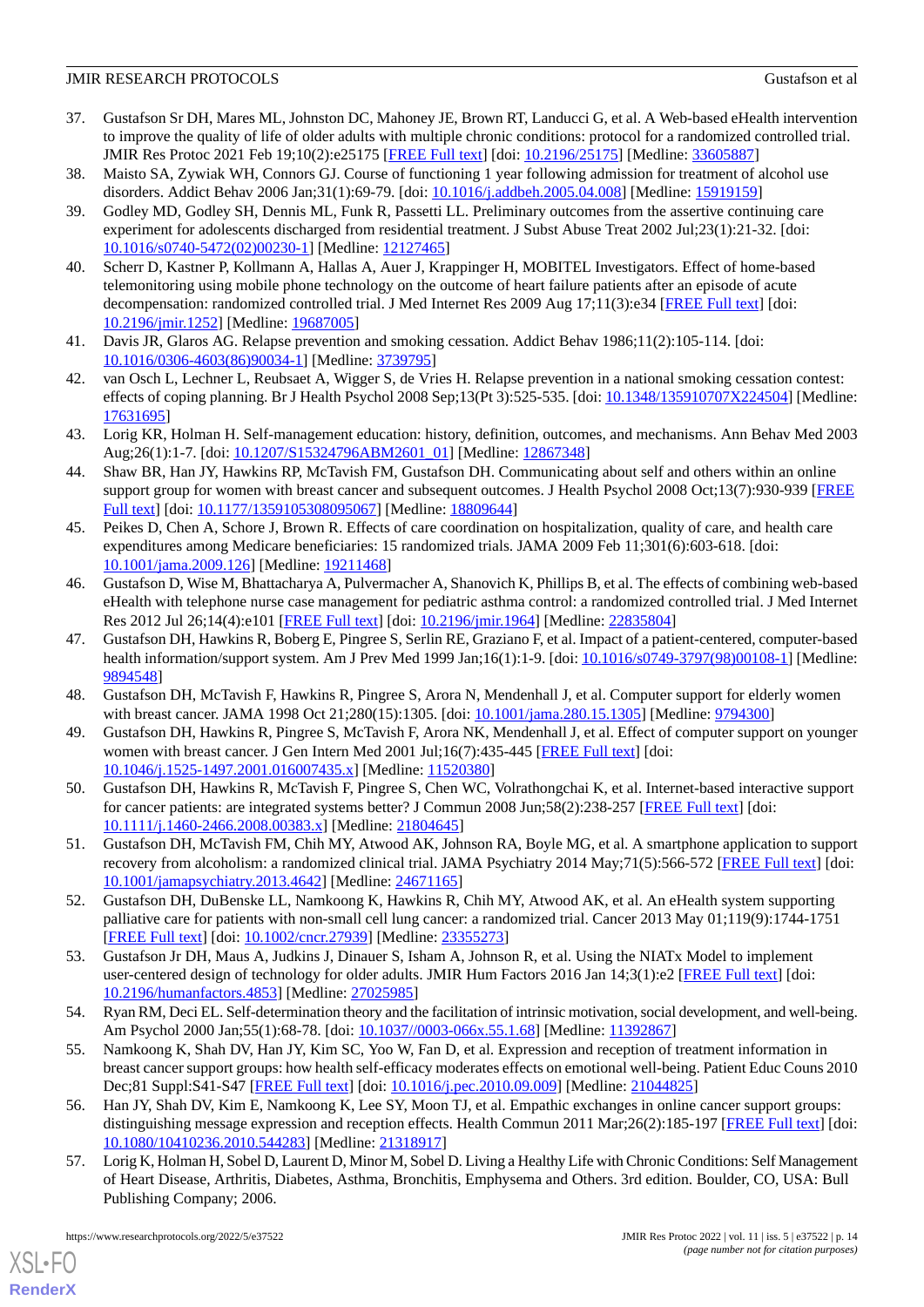- <span id="page-14-0"></span>58. Seligman ME, Csikszentmihalyi M. Positive psychology: an introduction. In: Csikszentmihalyi M, editor. Flow and the foundations of positive psychology: the collected works of Mihaly Csikszentmihalyi. Dordrecht, The Netherlands: Springer; 2014:279-298.
- <span id="page-14-1"></span>59. Krebs P, Duncan DT. Health app use among US mobile phone owners: a national survey. JMIR Mhealth Uhealth 2015 Nov 04;3(4):e101 [[FREE Full text](https://mhealth.jmir.org/2015/4/e101/)] [doi: [10.2196/mhealth.4924](http://dx.doi.org/10.2196/mhealth.4924)] [Medline: [26537656\]](http://www.ncbi.nlm.nih.gov/entrez/query.fcgi?cmd=Retrieve&db=PubMed&list_uids=26537656&dopt=Abstract)
- 60. Perez S. Nearly 1 in 4 people abandon mobile apps after only one use. TechCrunch. 2016 May 31. URL: [https://techcrunch.](https://techcrunch.com/2016/05/31/nearly-1-in-4-people-abandon-mobile-apps-after-only-one-use/) [com/2016/05/31/nearly-1-in-4-people-abandon-mobile-apps-after-only-one-use/](https://techcrunch.com/2016/05/31/nearly-1-in-4-people-abandon-mobile-apps-after-only-one-use/) [accessed 2022-02-15]
- <span id="page-14-2"></span>61. Team Localytics. Mobile app retention rate: what's a good retention rate? Localytics. 2018 Mar 22. URL: [http://info.](http://info.localytics.com/blog/mobile-apps-whats-a-good-retention-rate) [localytics.com/blog/mobile-apps-whats-a-good-retention-rate](http://info.localytics.com/blog/mobile-apps-whats-a-good-retention-rate) [accessed 2022-02-15]
- 62. Inside Wearables Part 1: how behavior change unlocks long-term engagement. Endeavor Partners. 2014. URL: [https://blog.](https://blog.endeavour.partners/inside-wearable-how-the-science-of-human-behavior-change-offers-the-secret-to-long-term-engagement-a15b3c7d4cf3) [endeavour.partners/](https://blog.endeavour.partners/inside-wearable-how-the-science-of-human-behavior-change-offers-the-secret-to-long-term-engagement-a15b3c7d4cf3)

<span id="page-14-3"></span>[inside-wearable-how-the-science-of-human-behavior-change-offers-the-secret-to-long-term-engagement-a15b3c7d4cf3](https://blog.endeavour.partners/inside-wearable-how-the-science-of-human-behavior-change-offers-the-secret-to-long-term-engagement-a15b3c7d4cf3) [accessed 2022-02-15]

- <span id="page-14-4"></span>63. Amtmann D, Cook KF, Jensen MP, Chen WH, Choi S, Revicki D, et al. Development of a PROMIS item bank to measure pain interference. Pain 2010 Jul;150(1):173-182 [\[FREE Full text](http://europepmc.org/abstract/MED/20554116)] [doi: [10.1016/j.pain.2010.04.025\]](http://dx.doi.org/10.1016/j.pain.2010.04.025) [Medline: [20554116](http://www.ncbi.nlm.nih.gov/entrez/query.fcgi?cmd=Retrieve&db=PubMed&list_uids=20554116&dopt=Abstract)]
- <span id="page-14-5"></span>64. Cella D, Choi SW, Condon DM, Schalet B, Hays RD, Rothrock NE, et al. PROMIS(®) adult health profiles: efficient short-form measures of seven health domains. Value Health 2019 May;22(5):537-544 [[FREE Full text](https://linkinghub.elsevier.com/retrieve/pii/S1098-3015(19)30118-4)] [doi: [10.1016/j.jval.2019.02.004](http://dx.doi.org/10.1016/j.jval.2019.02.004)] [Medline: [31104731](http://www.ncbi.nlm.nih.gov/entrez/query.fcgi?cmd=Retrieve&db=PubMed&list_uids=31104731&dopt=Abstract)]
- <span id="page-14-6"></span>65. Lorig K, Stewart A, Ritter P, Gonzalez V, Laurent D, Lynch J. Stanford chronic disease self-management study. In: Lorig K, Stewart A, Ritter P, Gonzalez V, Laurent D, Lynch J, editors. Outcome Measures for Health Education and Other Health Care Interventions. Thousand Oaks, CA, USA: Sage Publications; 1996:24-25.
- <span id="page-14-7"></span>66. Allgaier AK, Kramer D, Saravo B, Mergl R, Fejtkova S, Hegerl U. Beside the Geriatric Depression Scale: the WHO-Five Well-being Index as a valid screening tool for depression in nursing homes. Int J Geriatr Psychiatry 2013 Nov;28(11):1197-1204. [doi: [10.1002/gps.3944](http://dx.doi.org/10.1002/gps.3944)] [Medline: [23463576\]](http://www.ncbi.nlm.nih.gov/entrez/query.fcgi?cmd=Retrieve&db=PubMed&list_uids=23463576&dopt=Abstract)
- <span id="page-14-8"></span>67. Cyranowski JM, Zill N, Bode R, Butt Z, Kelly MA, Pilkonis PA, et al. Assessing social support, companionship, and distress: National Institute of Health (NIH) Toolbox Adult Social Relationship Scales. Health Psychol 2013 Mar;32(3):293-301 [[FREE Full text](http://europepmc.org/abstract/MED/23437856)] [doi: [10.1037/a0028586](http://dx.doi.org/10.1037/a0028586)] [Medline: [23437856\]](http://www.ncbi.nlm.nih.gov/entrez/query.fcgi?cmd=Retrieve&db=PubMed&list_uids=23437856&dopt=Abstract)
- <span id="page-14-10"></span><span id="page-14-9"></span>68. Holtzman S, O'Connor BP, Barata PC, Stewart DE. The Brief Irritability Test (BITe): a measure of irritability for use among men and women. Assessment 2015 Feb; 22(1):101-115 [\[FREE Full text\]](http://europepmc.org/abstract/MED/24830513) [doi: [10.1177/1073191114533814](http://dx.doi.org/10.1177/1073191114533814)] [Medline: [24830513](http://www.ncbi.nlm.nih.gov/entrez/query.fcgi?cmd=Retrieve&db=PubMed&list_uids=24830513&dopt=Abstract)]
- <span id="page-14-12"></span><span id="page-14-11"></span>69. Lewis JR. Measuring perceived usability: the CSUQ, SUS, and UMUX. Int J Hum Comput Interact 2018 Jan 09;34(12):1148-1156. [doi: [10.1080/10447318.2017.1418805\]](http://dx.doi.org/10.1080/10447318.2017.1418805)
- 70. Lund AM. Measuring usability with the USE questionnaire. Usability Interface 2001;8(2):3-6.
- <span id="page-14-13"></span>71. Reinert DF, Allen JP. The alcohol use disorders identification test: an update of research findings. Alcohol Clin Exp Res 2007 Feb;31(2):185-199. [doi: [10.1111/j.1530-0277.2006.00295.x](http://dx.doi.org/10.1111/j.1530-0277.2006.00295.x)] [Medline: [17250609](http://www.ncbi.nlm.nih.gov/entrez/query.fcgi?cmd=Retrieve&db=PubMed&list_uids=17250609&dopt=Abstract)]
- <span id="page-14-14"></span>72. Lorig KR, Sobel DS, Ritter PL, Laurent D, Hobbs M. Effect of a self-management program on patients with chronic disease. Eff Clin Pract 2001;4(6):256-262. [Medline: [11769298\]](http://www.ncbi.nlm.nih.gov/entrez/query.fcgi?cmd=Retrieve&db=PubMed&list_uids=11769298&dopt=Abstract)
- <span id="page-14-15"></span>73. Neal DJ, Carey KB. A follow-up psychometric analysis of the self-regulation questionnaire. Psychol Addict Behav 2005 Dec;19(4):414-422 [\[FREE Full text](http://europepmc.org/abstract/MED/16366813)] [doi: [10.1037/0893-164X.19.4.414\]](http://dx.doi.org/10.1037/0893-164X.19.4.414) [Medline: [16366813\]](http://www.ncbi.nlm.nih.gov/entrez/query.fcgi?cmd=Retrieve&db=PubMed&list_uids=16366813&dopt=Abstract)
- <span id="page-14-16"></span>74. Sullivan MJ. The pain catastrophizing scale: user manual. Aspect Health. 2009. URL: [https://aspecthealth.ca/wp-content/](https://aspecthealth.ca/wp-content/uploads/2017/03/PCSManual_English1.pdf) [uploads/2017/03/PCSManual\\_English1.pdf](https://aspecthealth.ca/wp-content/uploads/2017/03/PCSManual_English1.pdf) [accessed 2022-01-30]
- <span id="page-14-17"></span>75. Lorig K, Stewart A, Ritter P, Gonzalez V, Lynch J, Laurent D. Outcome Measures for Health Education and Other Health Care Interventions. Thousand Oaks, CA, USA: Sage Publications; 1996.
- <span id="page-14-18"></span>76. NIH toolbox social relationship scales: loneliness. National Institutes of Health (NIH), Northwestern University. 2016. URL: [http://www.healthmeasures.net/administrator/components/com\\_instruments/uploads/TOOLBOX%20FF%20v2.](http://www.healthmeasures.net/administrator/components/com_instruments/uploads/TOOLBOX%20FF%20v2.0%20-%20Loneliness%2018%20plus_11-17-2016.pdf) [0%20-%20Loneliness%2018%20plus\\_11-17-2016.pdf](http://www.healthmeasures.net/administrator/components/com_instruments/uploads/TOOLBOX%20FF%20v2.0%20-%20Loneliness%2018%20plus_11-17-2016.pdf) [accessed 2022-01-30]
- <span id="page-14-19"></span>77. Ritter PL, Lorig K. The English and Spanish Self-Efficacy to Manage Chronic Disease Scale measures were validated using multiple studies. J Clin Epidemiol 2014 Nov;67(11):1265-1273. [doi: [10.1016/j.jclinepi.2014.06.009](http://dx.doi.org/10.1016/j.jclinepi.2014.06.009)] [Medline: [25091546](http://www.ncbi.nlm.nih.gov/entrez/query.fcgi?cmd=Retrieve&db=PubMed&list_uids=25091546&dopt=Abstract)]
- <span id="page-14-20"></span>78. Namkoong K, DuBenske LL, Shaw BR, Gustafson DH, Hawkins RP, Shah DV, et al. Creating a bond between caregivers online: effect on caregivers' coping strategies. J Health Commun 2012;17(2):125-140 [\[FREE Full text\]](http://europepmc.org/abstract/MED/22004055) [doi: [10.1080/10810730.2011.585687\]](http://dx.doi.org/10.1080/10810730.2011.585687) [Medline: [22004055\]](http://www.ncbi.nlm.nih.gov/entrez/query.fcgi?cmd=Retrieve&db=PubMed&list_uids=22004055&dopt=Abstract)
- 79. Levesque CS, Williams GC, Elliot D, Pickering MA, Bodenhamer B, Finley PJ. Validating the theoretical structure of the Treatment Self-Regulation Questionnaire (TSRQ) across three different health behaviors. Health Educ Res 2007 Oct;22(5):691-702. [doi: [10.1093/her/cyl148\]](http://dx.doi.org/10.1093/her/cyl148) [Medline: [17138613\]](http://www.ncbi.nlm.nih.gov/entrez/query.fcgi?cmd=Retrieve&db=PubMed&list_uids=17138613&dopt=Abstract)
- 80. Meaningful Change for PROMIS®: estimates for the magnitude of change that corresponds to "important" change are published. HealthMeasures. 2022. URL: [https://www.healthmeasures.net/score-and-interpret/interpret-scores/promis/](https://www.healthmeasures.net/score-and-interpret/interpret-scores/promis/meaningful-change) [meaningful-change](https://www.healthmeasures.net/score-and-interpret/interpret-scores/promis/meaningful-change) [accessed 2022-02-15]